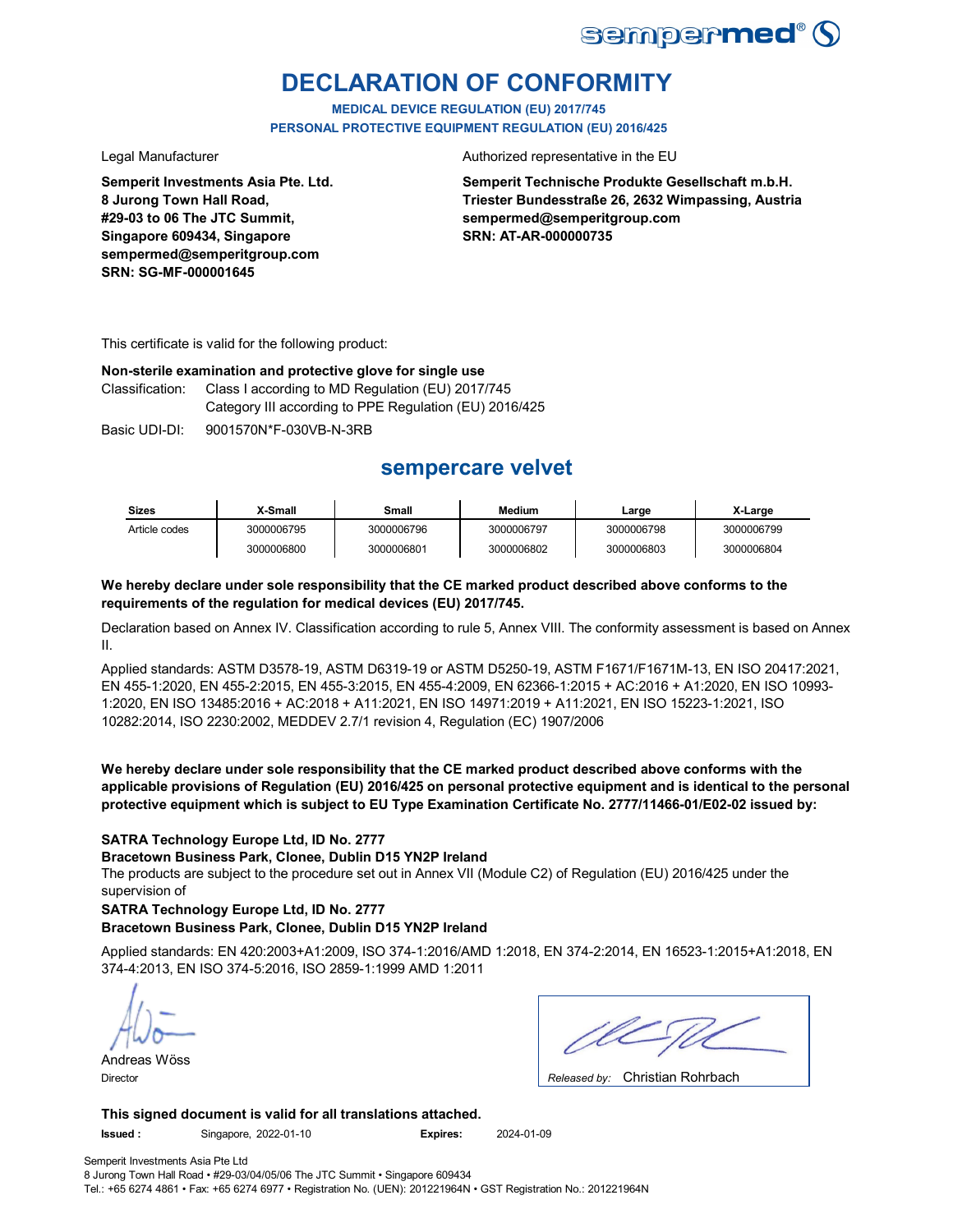

# **KONFORMITÄTSERKLÄRUNG**

MEDIZINPRODUKTEVERORDNUNG (EU) 2017/745 VERORDNUNG (EU) 2016/425 FÜR PERSÖNLICHE SCHUTZAUSRÜSTUNG

**Semperit Investments Asia Pte. Ltd. 8 Jurong Town Hall Road, #29-03 to 06 The JTC Summit, Singapore 609434, Singapore sempermed@semperitgroup.com SRN: SG-MF-000001645**

#### Hersteller EU-Bevollmächtigter

**Semperit Technische Produkte Gesellschaft m.b.H. Triester Bundesstraße 26, 2632 Wimpassing, Austria sempermed@semperitgroup.com SRN: AT-AR-000000735**

Dieses Zertifikat ist gültig für die folgenden Produkte:

**Nicht-steriler Untersuchungs- und Schutzhandschuh für den Einmalgebrauch**

Klassifizierung: Klasse I gemäß Medizinprodukteverordnung (EU) 2017/745 Kategorie III gemäß PSA Verordnung (EU) 2016/425

Basic UDI-DI: 9001570N\*F-030VB-N-3RB

## **sempercare velvet**

| Größen         | X-Small    | Small      | <b>Medium</b> | Large      | X-Large    |
|----------------|------------|------------|---------------|------------|------------|
| Artikelnummern | 3000006795 | 3000006796 | 3000006797    | 3000006798 | 3000006799 |
|                | 3000006800 | 3000006801 | 3000006802    | 3000006803 | 3000006804 |

### **Wir bestätigen hiermit unter alleiniger Verantwortung, dass die CE gekennzeichneten Produkte mit den Anforderungen der Medizinprodukteverordnung (EU) 2017/745 übereinstimmen.**

Erklärung basierend auf Anhang IV. Klassifizierung gemäß Regel 5, Anhang VIII. Konformitätsbewertung gemäß Anhang II.

Angewandte Normen: ASTM D3578-19, ASTM D6319-19 or ASTM D5250-19, ASTM F1671/F1671M-13, EN ISO 20417:2021, EN 455-1:2020, EN 455-2:2015, EN 455-3:2015, EN 455-4:2009, EN 62366-1:2015 + AC:2016 + A1:2020, EN ISO 10993-1:2020, EN ISO 13485:2016 + AC:2018 + A11:2021, EN ISO 14971:2019 + A11:2021, EN ISO 15223- 1:2021, ISO 10282:2014, ISO 2230:2002, MEDDEV 2.7/1 revision 4, Regulation (EC) 1907/2006

**Wir bestätigen hiermit unter alleiniger Verantwortung, dass die oben genannten CE gekennzeichneten Produkte mit den maßgeblichen Bestimmungen der Verordnung (EU) 2016/425 für Persönliche Schutzausrüstung übereinstimmen und Gegenstand sind der EU-Baumusterprüfbescheinigung Nr. 2777/11466-01/E02-02 ausgestellt durch:**

**SATRA Technology Europe Ltd, ID No. 2777**

**Bracetown Business Park, Clonee, Dublin D15 YN2P Ireland**

**SATRA Technology Europe Ltd, ID No. 2777** Die Produkte sind Gegenstand der Verfahren gemäß Annex VII (Module C2) der Verordnung unter Aufsicht von

#### **Bracetown Business Park, Clonee, Dublin D15 YN2P Ireland**

Angewandte Normen: EN 420:2003+A1:2009, ISO 374-1:2016/AMD 1:2018, EN 374-2:2014, EN 16523-1:2015+A1:2018, EN 374-4:2013, EN ISO 374-5:2016, ISO 2859-1:1999 AMD 1:2011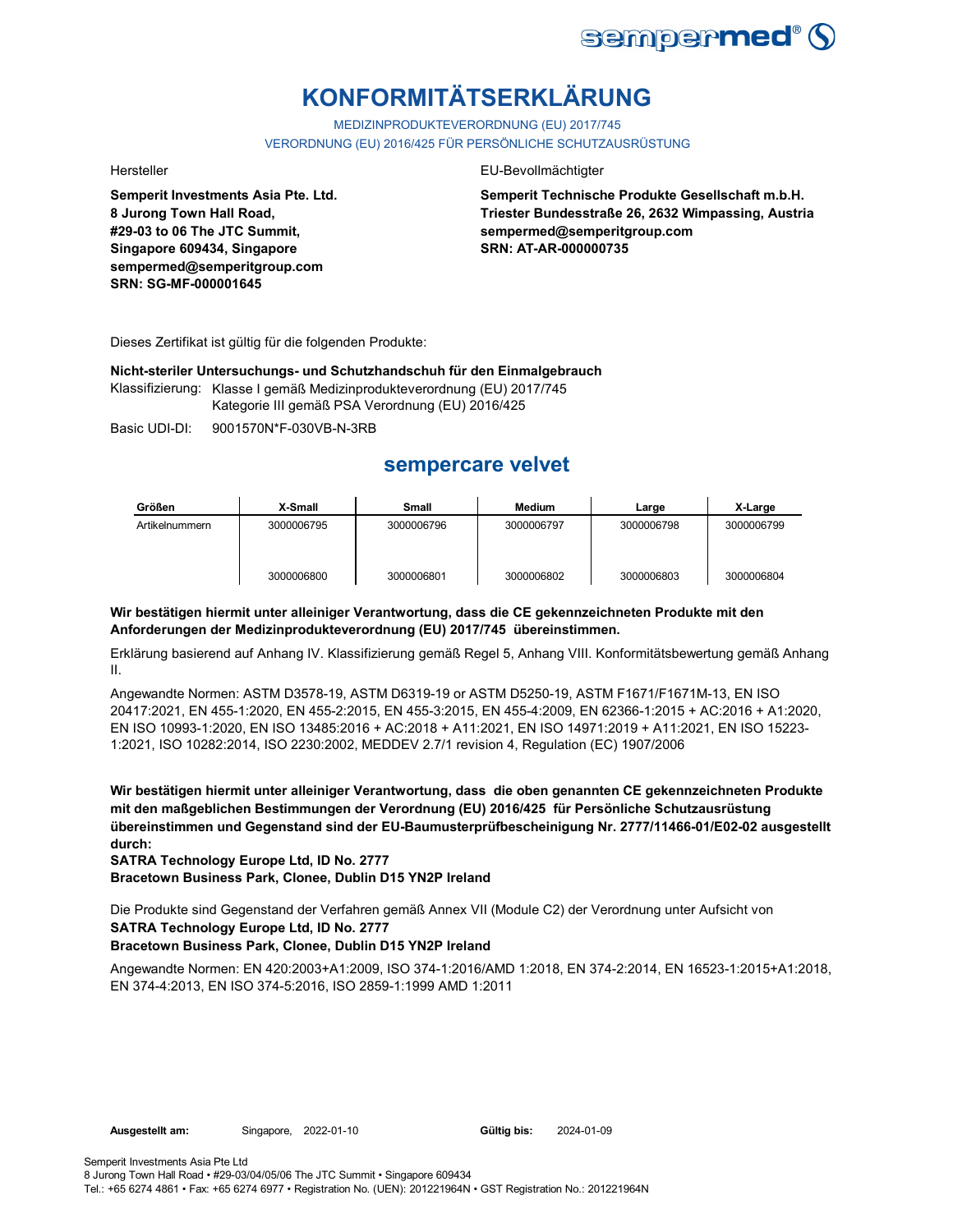

# **DÉCLARATION DE CONFORMITÉ**

RÈGLEMENT POUR LES DISPOSITIFS MÉDICAUX (UE) 2017/745 RÈGLEMENT (UE) 2016/425 POUR L'ÉQUIPEMENT DE PROTECTION INDIVIDUELLE

**Semperit Investments Asia Pte. Ltd. 8 Jurong Town Hall Road, #29-03 to 06 The JTC Summit, Singapore 609434, Singapore sempermed@semperitgroup.com SRN: SG-MF-000001645**

#### Fabricant **Representant UE**

**Semperit Technische Produkte Gesellschaft m.b.H. Triester Bundesstraße 26, 2632 Wimpassing, Austria sempermed@semperitgroup.com SRN: AT-AR-000000735**

Ce certificat est valable pour les produits suivants :

#### **Gant d'examen et de protection non-stérile à usage unique**

Classification : Classe I selon la règlement pour dispositifs médicaux (UE) 2017/745 Catégorie III selon la règlement EPI (UE) 2016/425

Basic UDI-DI: 9001570N\*F-030VB-N-3RB

## **sempercare velvet**

| <b>Tailles</b>    | X-Small    | Small      | Medium     | Large      | X-Large    |
|-------------------|------------|------------|------------|------------|------------|
| Numéros d'article | 3000006795 | 3000006796 | 3000006797 | 3000006798 | 3000006799 |
|                   | 3000006800 | 3000006801 | 3000006802 | 3000006803 | 3000006804 |

#### **Par la présente, nous déclarons sous notre propre responsabilité que les produits portant le symbole CE sont conformes aux exigences de la règlement sur les dispositifs médicaux (EU) 2017/745.**

La déclaration se fonde sur l'annexe IV. Classification selon la règle 5, annexe VIII. Évaluation de la conformité selon l'annexe II.

Normes appliquées : ASTM D3578-19, ASTM D6319-19 or ASTM D5250-19, ASTM F1671/F1671M-13, EN ISO 20417:2021, EN 455-1:2020, EN 455-2:2015, EN 455-3:2015, EN 455-4:2009, EN 62366-1:2015 + AC:2016 + A1:2020, EN ISO 10993-1:2020, EN ISO 13485:2016 + AC:2018 + A11:2021, EN ISO 14971:2019 + A11:2021, EN ISO 15223- 1:2021, ISO 10282:2014, ISO 2230:2002, MEDDEV 2.7/1 revision 4, Regulation (EC) 1907/2006

**Par la présente, nous déclarons sous notre propre responsabilité que les produits portant le symbole CE mentionnés ci-dessus sont conformes aux dispositions essentielles de la règlement (UE) 2016/425 concernant l'équipement de protection individuelle sont identiques à l'équipement de protection individuelle faisant l'objet du certificat d'examen de type UE numéro 2777/11466-01/E02-02 délivré par:**

#### **SATRA Technology Europe Ltd, ID No. 2777 Bracetown Business Park, Clonee, Dublin D15 YN2P Ireland**

**SATRA Technology Europe Ltd, ID No. 2777** Les produits sont soumis aux procédures visées dans l'annexe VII (Module C2) de la règlement sous la surveillance de

### **Bracetown Business Park, Clonee, Dublin D15 YN2P Ireland**

Normes appliquées : EN 420:2003+A1:2009, ISO 374-1:2016/AMD 1:2018, EN 374-2:2014, EN 16523-1:2015+A1:2018, EN 374-4:2013, EN ISO 374-5:2016, ISO 2859-1:1999 AMD 1:2011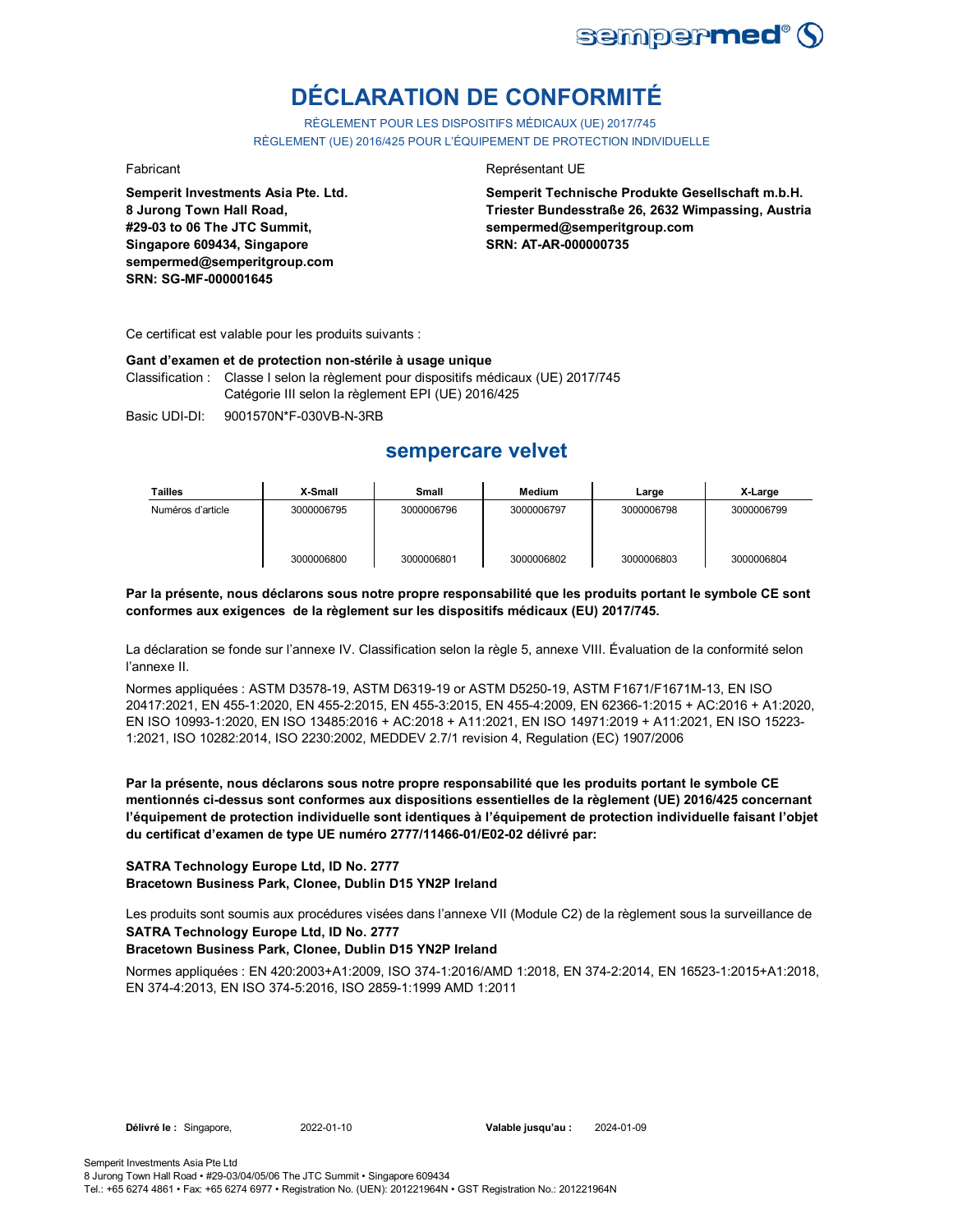

# **DICHIARAZIONE DI CONFORMITÀ**

REGOLAMENTO SUL DISPOSITIVO MEDICO (UE) 2017/745

REGOLAMENTO (UE) 2016/425 DELL'APPARECCHIATURA DI PROTEZIONE INDIVIDUALE

**Semperit Investments Asia Pte. Ltd. 8 Jurong Town Hall Road, #29-03 to 06 The JTC Summit, Singapore 609434, Singapore sempermed@semperitgroup.com SRN: SG-MF-000001645**

#### Produttore Rappresentante autorizzato nell'UE

**Semperit Technische Produkte Gesellschaft m.b.H. Triester Bundesstraße 26, 2632 Wimpassing, Austria sempermed@semperitgroup.com SRN: AT-AR-000000735**

Questo certificato è valido per il seguente prodotto:

#### **Guanto protettivo non sterile monouso da esame**

Clasificazione: Classe I secondo il regolamento dispositivi medici (UE) 2017/745 Categoria III secondo il regolamento (UE) 2016/425 del PPE

Basic UDI-DI: 9001570N\*F-030VB-N-3RB

## **sempercare velvet**

| Misure          | X-Small    | Small      | Medium     | Large      | X-Large    |
|-----------------|------------|------------|------------|------------|------------|
| Codici articolo | 3000006795 | 3000006796 | 3000006797 | 3000006798 | 3000006799 |
|                 | 3000006800 | 3000006801 | 3000006802 | 3000006803 | 3000006804 |

#### **Con la presente, dichiariamo sotto la nostra esclusiva responsabilità che il prodotto con marchio CE sopra descritto soddisfa i requisiti del regolamento sui dispositivi medici (UE) 2017/745 .**

Dichiarazione basata sull'allegato IV. Classificazione secondo la regola 5, allegato VIII. La valutazione della conformità si basa sull'allegato II.

Norme applicate: ASTM D3578-19, ASTM D6319-19 or ASTM D5250-19, ASTM F1671/F1671M-13, EN ISO 20417:2021, EN 455-1:2020, EN 455-2:2015, EN 455-3:2015, EN 455-4:2009, EN 62366-1:2015 + AC:2016 + A1:2020, EN ISO 10993- 1:2020, EN ISO 13485:2016 + AC:2018 + A11:2021, EN ISO 14971:2019 + A11:2021, EN ISO 15223-1:2021, ISO 10282:2014, ISO 2230:2002, MEDDEV 2.7/1 revision 4, Regulation (EC) 1907/2006

**Con la presente, dichiariamo sotto la nostra esclusiva responsabilità che il prodotto con marchio CE sopra descritto è conforme alle disposizioni applicabili del Regolamento (UE) 2016/425 sui dispositivi di protezione individuale ed è identico al dispositivo di protezione personale che è soggetto al Certificato di Esame di Tipo UE n. 2777/11466-01/E02-02 rilasciato da:**

**SATRA Technology Europe Ltd, ID No. 2777**

**Bracetown Business Park, Clonee, Dublin D15 YN2P Ireland**

**SATRA Technology Europe Ltd, ID No. 2777** ed è soggetto alla procedura di cui all'allegato VII (modulo C2) del regolamento (UE) 2016/425 sotto il controllo di

#### **Bracetown Business Park, Clonee, Dublin D15 YN2P Ireland**

Norme applicate: EN 420:2003+A1:2009, ISO 374-1:2016/AMD 1:2018, EN 374-2:2014, EN 16523-1:2015+A1:2018, EN 374-4:2013, EN ISO 374-5:2016, ISO 2859-1:1999 AMD 1:2011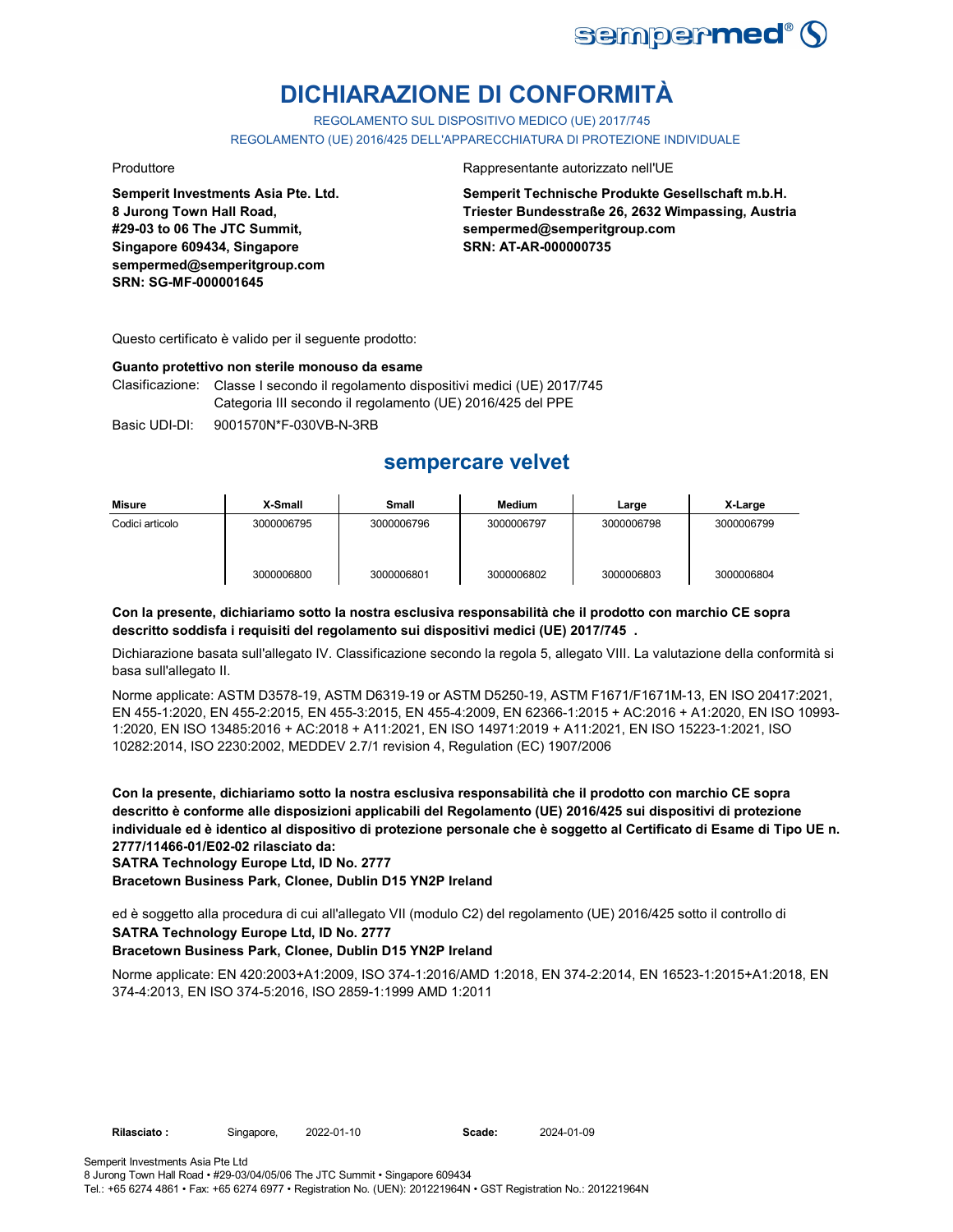

# **CONFORMITEITSVERKLARING**

VERORDENING MEDISCHE PRODUCTEN (EU) 2017/745

VERORDENING (EU) 2016/425 BETREFFENDE PERSOONLIJKE BESCHERMENDE UITRUSTING

**Semperit Investments Asia Pte. Ltd. 8 Jurong Town Hall Road, #29-03 to 06 The JTC Summit, Singapore 609434, Singapore sempermed@semperitgroup.com SRN: SG-MF-000001645**

#### Fabrikant Gemachtigde EU

**Semperit Technische Produkte Gesellschaft m.b.H. Triester Bundesstraße 26, 2632 Wimpassing, Austria sempermed@semperitgroup.com SRN: AT-AR-000000735**

Dit certificaat is geldig voor de volgende producten:

#### **Niet-steriele onderzoeks- en beschermende handschoenen voor eenmalig gebruik**

Classificatie: Klasse I volgens Verordening (EU) 2017/745 betreffende medische hulpmiddelen Categorie III volgens PBM-verordening (EU) 2016/425

Basic UDI-DI: 9001570N\*F-030VB-N-3RB

## **sempercare velvet**

| Maten          | X-Small    | Small      | Medium     | Large      | X-Large    |
|----------------|------------|------------|------------|------------|------------|
| Artikelnummers | 3000006795 | 3000006796 | 3000006797 | 3000006798 | 3000006799 |
|                | 3000006800 | 3000006801 | 3000006802 | 3000006803 | 3000006804 |

#### **Wij verklaren hierbij onder uitsluitende verantwoordelijkheid, dat de CE-gemarkeerde producten voldoen aan de vereisten van de Verordening Medische Hulpmiddelen (EU) 2017/745.**

Verklaring op basis van bijlage IV. Classificatie volgens regel 5, bijlage VIII. De conformiteitsbeoordeling is gebaseerd op bijlage II.

Toegepaste normen: ASTM D3578-19, ASTM D6319-19 or ASTM D5250-19, ASTM F1671/F1671M-13, EN ISO 20417:2021, EN 455-1:2020, EN 455-2:2015, EN 455-3:2015, EN 455-4:2009, EN 62366-1:2015 + AC:2016 + A1:2020, EN ISO 10993-1:2020, EN ISO 13485:2016 + AC:2018 + A11:2021, EN ISO 14971:2019 + A11:2021, EN ISO 15223-1:2021, ISO 10282:2014, ISO 2230:2002, MEDDEV 2.7/1 revision 4, Regulation (EC) 1907/2006

**Hierbij verklaren wij onder uitsluitende verantwoordelijkheid, dat de bovengenoemde CE-gemarkeerde producten voldoen aan de relevante bepalingen van de Verordening (EU) 2016/425 over persoonlijke beschermingsmiddelen en het onderworpen zijn aan het certificaat van EU-typeonderzoek nr.2777/11466- 01/E02-02 uitgegeven door:**

### **SATRA Technology Europe Ltd, ID No. 2777**

**Bracetown Business Park, Clonee, Dublin D15 YN2P Ireland**

**SATRA Technology Europe Ltd, ID No. 2777** De producten vallen onder de procedures van bijlage VII (module C2) van de verordening onder toezicht van

#### **Bracetown Business Park, Clonee, Dublin D15 YN2P Ireland**

Toegepaste normen: EN 420:2003+A1:2009, ISO 374-1:2016/AMD 1:2018, EN 374-2:2014, EN 16523- 1:2015+A1:2018, EN 374-4:2013, EN ISO 374-5:2016, ISO 2859-1:1999 AMD 1:2011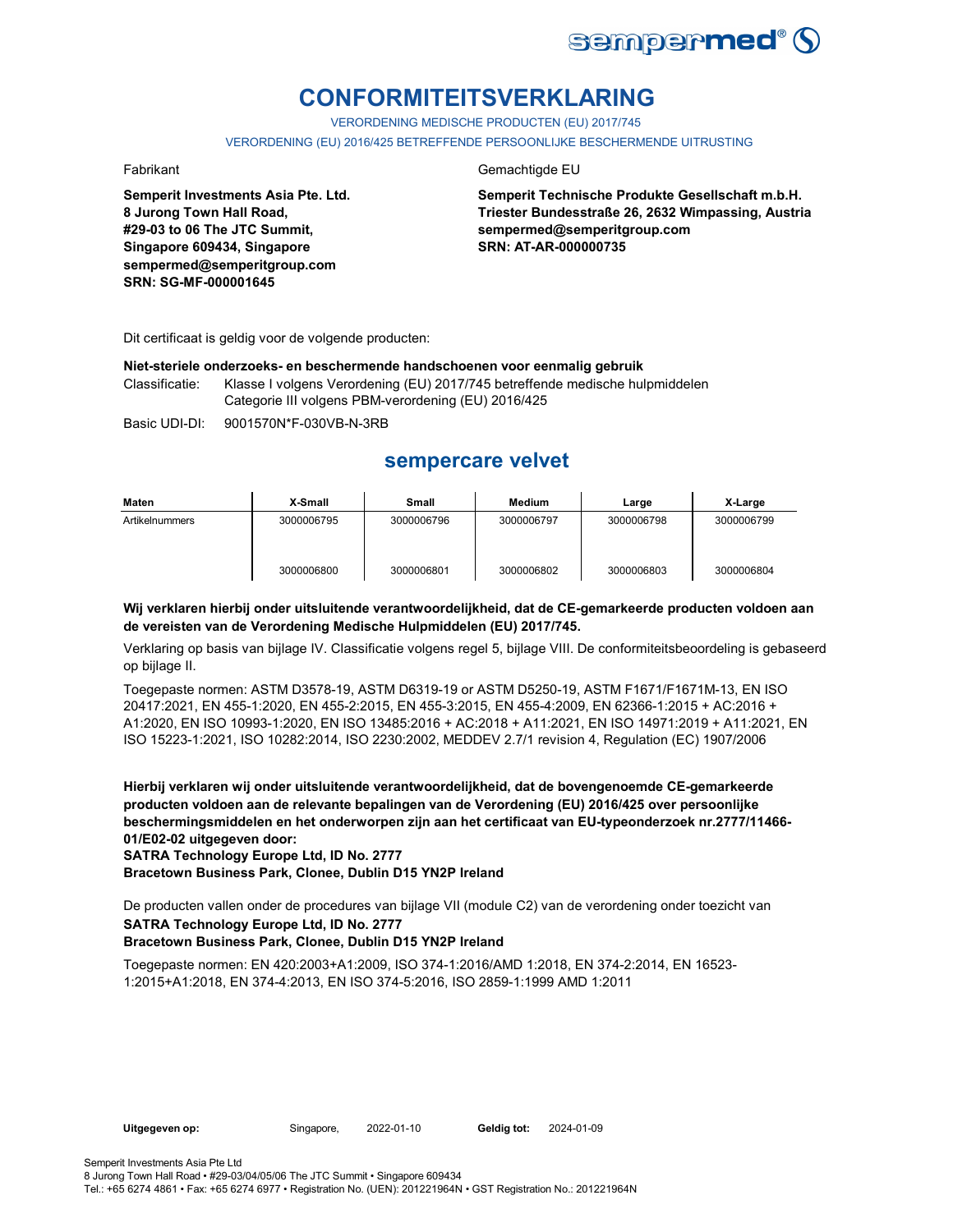

# **DECLARACIÓN DE CONFORMIDAD**

REGLAMENTO (UE) 2017/745 DE PRODUCTOS MEDICINALES REGLAMENTO (UE) 2016/425 PARA EQUIPAMIENTOS PERSONALES

**Semperit Investments Asia Pte. Ltd. 8 Jurong Town Hall Road, #29-03 to 06 The JTC Summit, Singapore 609434, Singapore sempermed@semperitgroup.com SRN: SG-MF-000001645**

#### Fabricante Representante de la UE

**Semperit Technische Produkte Gesellschaft m.b.H. Triester Bundesstraße 26, 2632 Wimpassing, Austria sempermed@semperitgroup.com SRN: AT-AR-000000735**

El presente certificado es válido para los siguientes productos:

#### **Guante de exploración y protección no estéril para un solo uso**

Clasificación: Clase I según el Reglamento de Productos Medicinales (EU) 2017/745 Categoría III según el Reglamento EPI (UE) 2016/425

Basic UDI-DI: 9001570N\*F-030VB-N-3RB

## **sempercare velvet**

| Tamaños            | X-Small    | Small      | Medium     | Large      | X-Large    |
|--------------------|------------|------------|------------|------------|------------|
| Número de artículo | 3000006795 | 3000006796 | 3000006797 | 3000006798 | 3000006799 |
|                    | 3000006800 | 3000006801 | 3000006802 | 3000006803 | 3000006804 |

#### **Por la presente confirmamos bajo nuestra exclusiva responsabilidad que los productos con marcado CE cumplen con los requisitos del Reglamento (UE) 2017/745 sobre productos sanitarios.**

Declaración basada en el anexo IV. Clasificación según la norma 5 del anexo VIII. La evaluación de la conformidad se basa en el anexo II.

Normas aplicadas: ASTM D3578-19, ASTM D6319-19 or ASTM D5250-19, ASTM F1671/F1671M-13, EN ISO 20417:2021, EN 455-1:2020, EN 455-2:2015, EN 455-3:2015, EN 455-4:2009, EN 62366-1:2015 + AC:2016 + A1:2020, EN ISO 10993- 1:2020, EN ISO 13485:2016 + AC:2018 + A11:2021, EN ISO 14971:2019 + A11:2021, EN ISO 15223-1:2021, ISO 10282:2014, ISO 2230:2002, MEDDEV 2.7/1 revision 4, Regulation (EC) 1907/2006

#### **Por la presente confirmamos, bajo nuestra exclusiva responsabilidad, que los productos arriba mencionados con la marca CE cumplen con las disposiciones pertinentes del Reglamento (UE) 2016/425 para equipos de protección personal y están sujetos al Certificado de examen de tipo nº. 2777/11466-01/E02-02 expedido por:**

#### **SATRA Technology Europe Ltd, ID No. 2777**

#### **Bracetown Business Park, Clonee, Dublin D15 YN2P Ireland**

Los productos están sujetos a los procedimientos establecidos en el anexo VII (módulo C2) del Reglamento bajo la supervisión de

#### **SATRA Technology Europe Ltd, ID No. 2777**

#### **Bracetown Business Park, Clonee, Dublin D15 YN2P Ireland**

Normas aplicadas: EN 420:2003+A1:2009, ISO 374-1:2016/AMD 1:2018, EN 374-2:2014, EN 16523-1:2015+A1:2018, EN 374-4:2013, EN ISO 374-5:2016, ISO 2859-1:1999 AMD 1:2011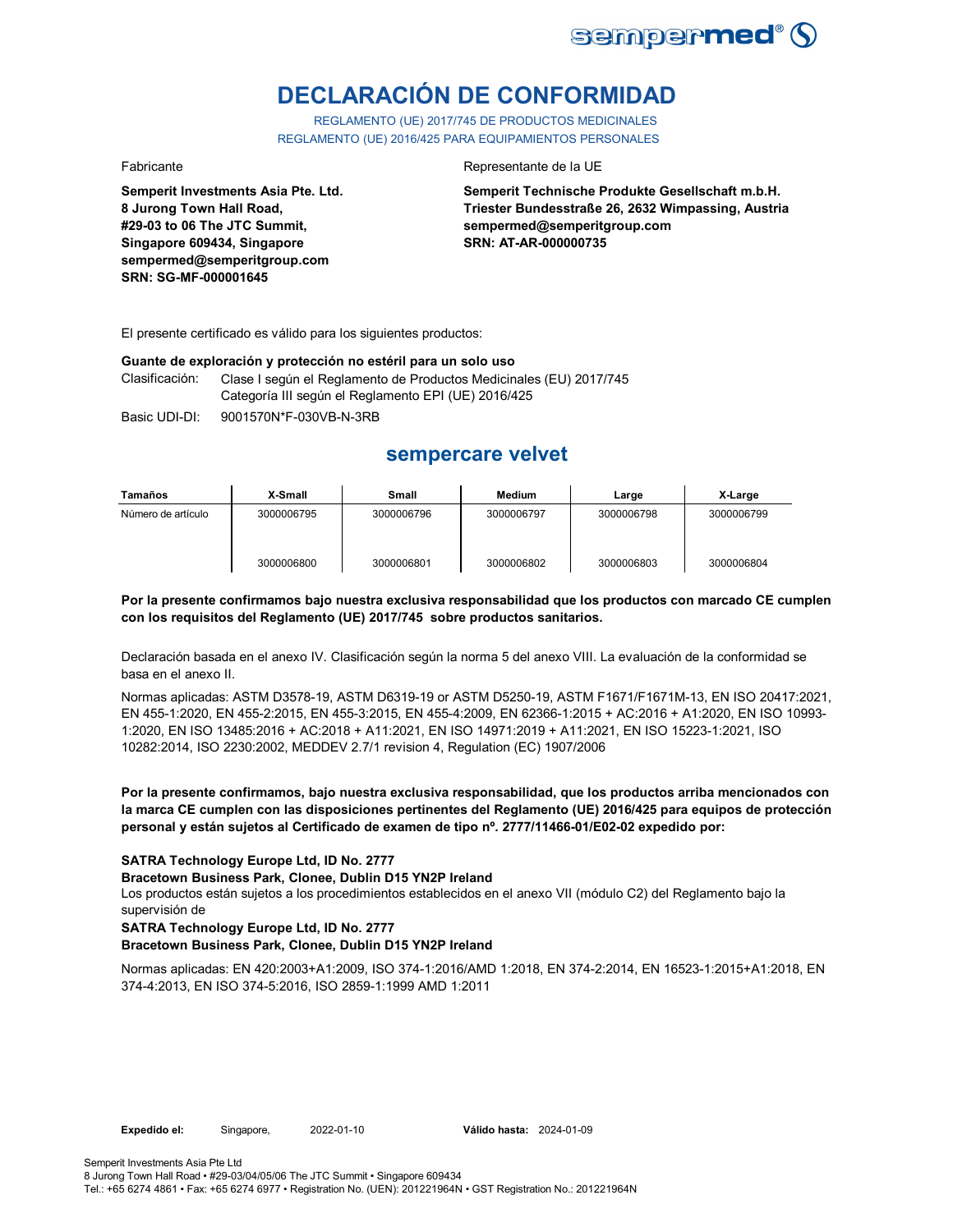

# **DECLARAÇÃO DE CONFORMIDADE**

REGULAMENTO (UE) 2017/745 SOBRE DISPOSITIVOS MÉDICOS REGULAMENTO (UE) 2016/425 SOBRE EQUIPAMENTO DE PROTEÇÃO INDIVIDUAL

**Semperit Investments Asia Pte. Ltd. 8 Jurong Town Hall Road, #29-03 to 06 The JTC Summit, Singapore 609434, Singapore sempermed@semperitgroup.com SRN: SG-MF-000001645**

#### Fabricante Representante da UE

**Semperit Technische Produkte Gesellschaft m.b.H. Triester Bundesstraße 26, 2632 Wimpassing, Austria sempermed@semperitgroup.com SRN: AT-AR-000000735**

Este certificado é válido para os seguintes produtos:

#### **Luva de exame e de proteção não estéril para uso único**

Classificação: Classe I de acordo com o regulamento de Dispositivos Médicos (UE) 2017/745 Categoria III de acordo com o regulamento EPI (UE) 2016/425

Basic UDI-DI: 9001570N\*F-030VB-N-3RB

## **sempercare velvet**

| Tamanhos          | X-Small    | Small      | <b>Medium</b> | Large      | X-Large    |
|-------------------|------------|------------|---------------|------------|------------|
| Números de artigo | 3000006795 | 3000006796 | 3000006797    | 3000006798 | 3000006799 |
|                   | 3000006800 | 3000006801 | 3000006802    | 3000006803 | 3000006804 |

**Declaramos desta forma, sob a nossa exclusiva responsabilidade, que os produtos com a marca CE estão em conformidade com os requisitos da Regulamento de Dispositivos Médicos (UE) 2017/745 .**

Declaração baseada no Anexo IV. Classificação de acordo com a regra 5, Anexo VIII. Avaliação da conformidade com base no Anexo II.

Normas aplicadas: ASTM D3578-19, ASTM D6319-19 or ASTM D5250-19, ASTM F1671/F1671M-13, EN ISO 20417:2021, EN 455-1:2020, EN 455-2:2015, EN 455-3:2015, EN 455-4:2009, EN 62366-1:2015 + AC:2016 + A1:2020, EN ISO 10993- 1:2020, EN ISO 13485:2016 + AC:2018 + A11:2021, EN ISO 14971:2019 + A11:2021, EN ISO 15223-1:2021, ISO 10282:2014, ISO 2230:2002, MEDDEV 2.7/1 revision 4, Regulation (EC) 1907/2006

**Declaramos desta forma, sob a nossa exclusiva responsabilidade, que os produtos com a marca CE acima mencionados estão em conformidade com as disposições relevantes do regulamento (UE) 2016/425 para Equipamentos de Proteção Individual e são objeto do certificado de exame de tipo da UE n.º 2777/11466-01/E02-02 emitido por:**

**SATRA Technology Europe Ltd, ID No. 2777**

**Bracetown Business Park, Clonee, Dublin D15 YN2P Ireland**

**SATRA Technology Europe Ltd, ID No. 2777** Os produtos são objeto dos procedimentos previstos no anexo VII (módulo C2) do regulamento, sob a supervisão de

### **Bracetown Business Park, Clonee, Dublin D15 YN2P Ireland**

Normas aplicadas: EN 420:2003+A1:2009, ISO 374-1:2016/AMD 1:2018, EN 374-2:2014, EN 16523-1:2015+A1:2018, EN 374-4:2013, EN ISO 374-5:2016, ISO 2859-1:1999 AMD 1:2011

**Emitido em:** Singapore, 2022-01-10 **Válido até:** 2024-01-09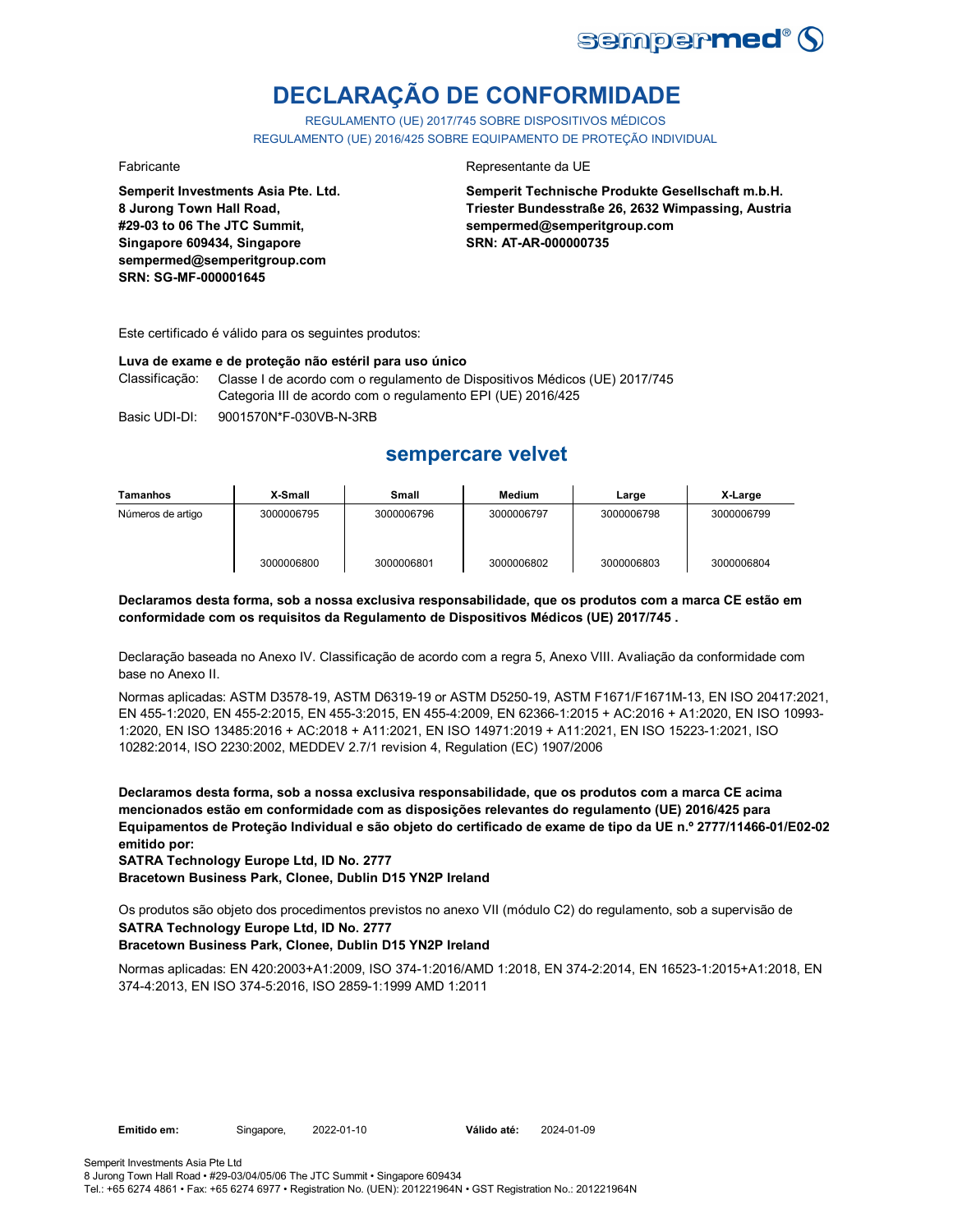

# **DEKLARATON OM ÖVERENSSTÄMMELSE**

FÖRORDNING (EU) 2017/745 MEDICINTEKNISKA PRODUKTER FÖRORDNING (EU) 2016/425 FÖR PERSONLIG SKYDDSUTRUSTNING

**Semperit Investments Asia Pte. Ltd. 8 Jurong Town Hall Road, #29-03 to 06 The JTC Summit, Singapore 609434, Singapore sempermed@semperitgroup.com SRN: SG-MF-000001645**

#### Tillverkare Behörig representant hos EU

**Semperit Technische Produkte Gesellschaft m.b.H. Triester Bundesstraße 26, 2632 Wimpassing, Austria sempermed@semperitgroup.com SRN: AT-AR-000000735**

Detta certifikat gäller följande produkt:

#### **Icke-steril inspektions- och skyddshandske för engångsanvändning**

Klassificering: Klass I enligt EU-förordning för medicintek-niska produkter (MD) (EU) 2017/745 Kategori III enligt EU-förordning för personlig skyddsutrustning (PPE) 2016/425

Basic UDI-DI: 9001570N\*F-030VB-N-3RB

## **sempercare velvet**

| Storlekar    | X-Small    | Small      | <b>Medium</b> | Large      | X-Large    |
|--------------|------------|------------|---------------|------------|------------|
| Artikelkoder | 3000006795 | 3000006796 | 3000006797    | 3000006798 | 3000006799 |
|              | 3000006800 | 3000006801 | 3000006802    | 3000006803 | 3000006804 |

#### **Vi förklarar härmed under eget exklusivt ansvar att ovan beskrivna, CE-markerade produkt stämmer överens med erforderliga i förordning för medicinska produkter (EU) 2017/745.**

Förklaring på grundval av bilaga IV. Klassificering enligt regel 5, bilaga VIII. Bedömningen av överensstämmelse grundar sig på bilaga II.

Tillämpade standarder: ASTM D3578-19, ASTM D6319-19 or ASTM D5250-19, ASTM F1671/F1671M-13, EN ISO 20417:2021, EN 455-1:2020, EN 455-2:2015, EN 455-3:2015, EN 455-4:2009, EN 62366-1:2015 + AC:2016 + A1:2020, EN ISO 10993-1:2020, EN ISO 13485:2016 + AC:2018 + A11:2021, EN ISO 14971:2019 + A11:2021, EN ISO 15223- 1:2021, ISO 10282:2014, ISO 2230:2002, MEDDEV 2.7/1 revision 4, Regulation (EC) 1907/2006

**Vi förklarar härmed under eget exklusivt ansvar att ovan beskrivna, CE-markerade produkt stämmer överens med tillämpliga bestämmelser i EU-förordningen 2016/425 för personlig skyddsutrustning och är identisk med den personliga skyddsutrustning som anges i EU-certifikat för typgranskning nummer2777/11466-01/E02-02 daterad av:**

#### **SATRA Technology Europe Ltd, ID No. 2777**

#### **Bracetown Business Park, Clonee, Dublin D15 YN2P Ireland**

och är föremål för den procedur som beskrivs i Bilaga VII (Modul C2) till EU-förordningen 2016/425 under the supervision of under uppsikt av

#### **SATRA Technology Europe Ltd, ID No. 2777**

#### **Bracetown Business Park, Clonee, Dublin D15 YN2P Ireland**

Tillämpade standarder: EN 420:2003+A1:2009, ISO 374-1:2016/AMD 1:2018, EN 374-2:2014, EN 16523- 1:2015+A1:2018, EN 374-4:2013, EN ISO 374-5:2016, ISO 2859-1:1999 AMD 1:2011

Tel.: +65 6274 4861 • Fax: +65 6274 6977 • Registration No. (UEN): 201221964N • GST Registration No.: 201221964N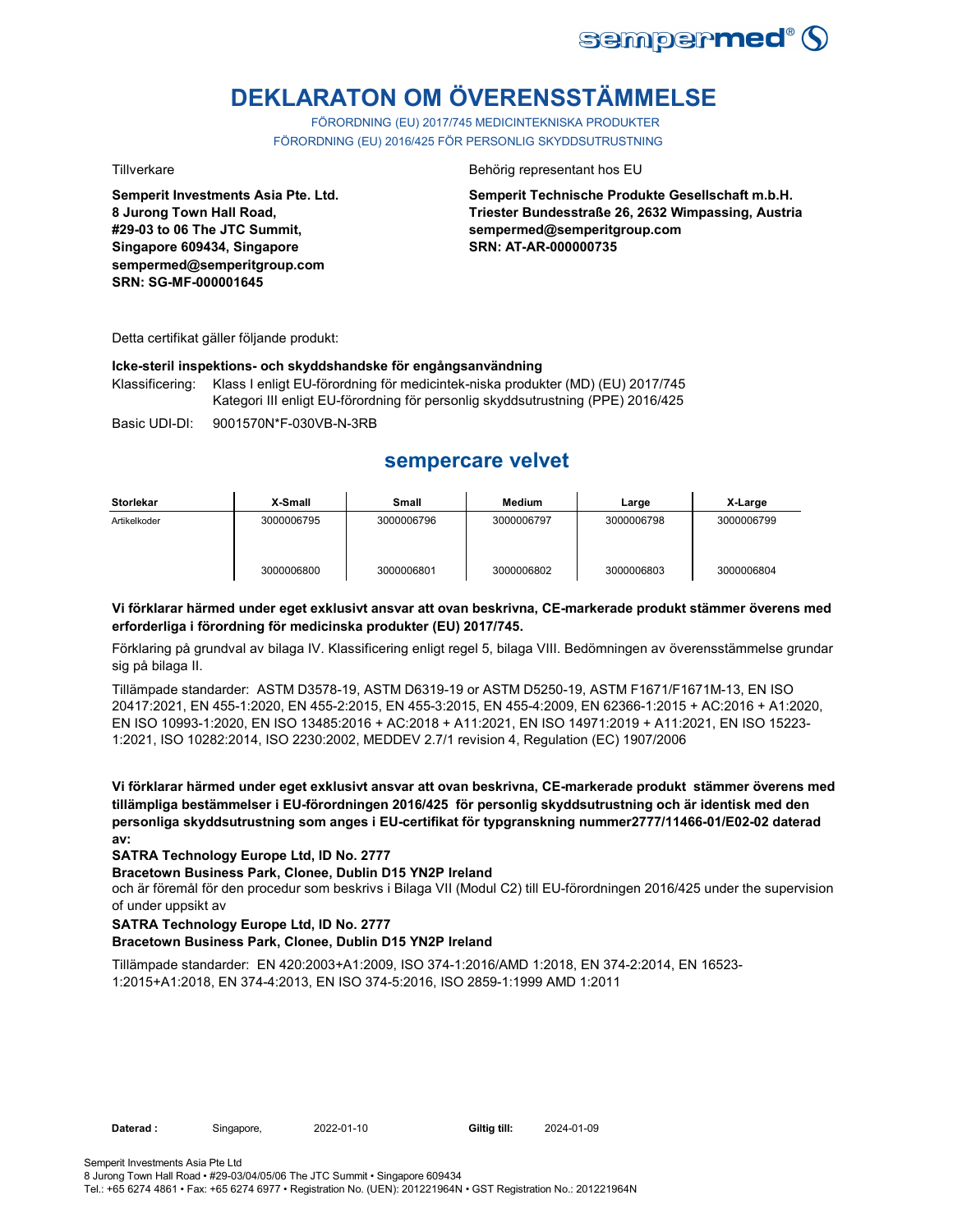

# **KONFORMITETSERKLÆRING**

FORORDNING (EU) 2017/745 OM MEDICINSK UDSTYR FORORDNING (EU) 2016/425 FOR PERSONLIGE VÆRNEMIDLER

**Semperit Investments Asia Pte. Ltd. 8 Jurong Town Hall Road, #29-03 to 06 The JTC Summit, Singapore 609434, Singapore sempermed@semperitgroup.com SRN: SG-MF-000001645**

#### Producent EU-befuldmægtigede

**Semperit Technische Produkte Gesellschaft m.b.H. Triester Bundesstraße 26, 2632 Wimpassing, Austria sempermed@semperitgroup.com SRN: AT-AR-000000735**

Dette certifikat er gyldigt for følgende produkter:

#### **Ikke-steril undersøgelses- og beskyttelseshandske til engangsbrug**

Klassificering: Klasse I jævnfør (EU) 2017/745 -forordningen for medicinsk udstyr Kategori III jævnfør PVM-forordningen (EU) 2016/425

Basic UDI-DI: 9001570N\*F-030VB-N-3RB

## **sempercare velvet**

| Størrelser   | X-Small    | <b>Small</b> | <b>Medium</b> | Large      | X-Large    |
|--------------|------------|--------------|---------------|------------|------------|
| Artikelnumre | 3000006795 | 3000006796   | 3000006797    | 3000006798 | 3000006799 |
|              | 3000006800 | 3000006801   | 3000006802    | 3000006803 | 3000006804 |

#### **Vi bekræfter hermed under fuldt ansvar, at de ovenfor nævnte CE-mærkede produkter stemmer overens med de krav i forordningen for medicinsk udstyr (EU) 2017/745.**

Erklæring på grundlag af bilag IV. Klassificering i henhold til regel 5, bilag VIII. Overensstemmelsesvurderingen er baseret på bilag II.

Anvendte standarder: ASTM D3578-19, ASTM D6319-19 or ASTM D5250-19, ASTM F1671/F1671M-13, EN ISO 20417:2021, EN 455-1:2020, EN 455-2:2015, EN 455-3:2015, EN 455-4:2009, EN 62366-1:2015 + AC:2016 + A1:2020, EN ISO 10993-1:2020, EN ISO 13485:2016 + AC:2018 + A11:2021, EN ISO 14971:2019 + A11:2021, EN ISO 15223- 1:2021, ISO 10282:2014, ISO 2230:2002, MEDDEV 2.7/1 revision 4, Regulation (EC) 1907/2006

### **Vi bekræfter hermed under fuldt ansvar, at de ovenfor nævnte CE-mærkede produkter stemmer overens med med de afgørende bestemmelser i forordningen (EU) 2016/425 for personlige værnemidler, og er genstand for EUcertificering af typeafprøvning nr.2777/11466-01/E02-02 udstedt gennem:**

#### **SATRA Technology Europe Ltd, ID No. 2777**

#### **Bracetown Business Park, Clonee, Dublin D15 YN2P Ireland**

Produkterne er genstand for procedurer jævnfør VII (modul C2) i forordningen med opsyn af

#### **SATRA Technology Europe Ltd, ID No. 2777**

#### **Bracetown Business Park, Clonee, Dublin D15 YN2P Ireland**

Anvendte standarder: EN 420:2003+A1:2009, ISO 374-1:2016/AMD 1:2018, EN 374-2:2014, EN 16523-1:2015+A1:2018, EN 374-4:2013, EN ISO 374-5:2016, ISO 2859-1:1999 AMD 1:2011

**Udstedt den:** Singapore, 2022-01-10 **Gyldig til:** 2024-01-09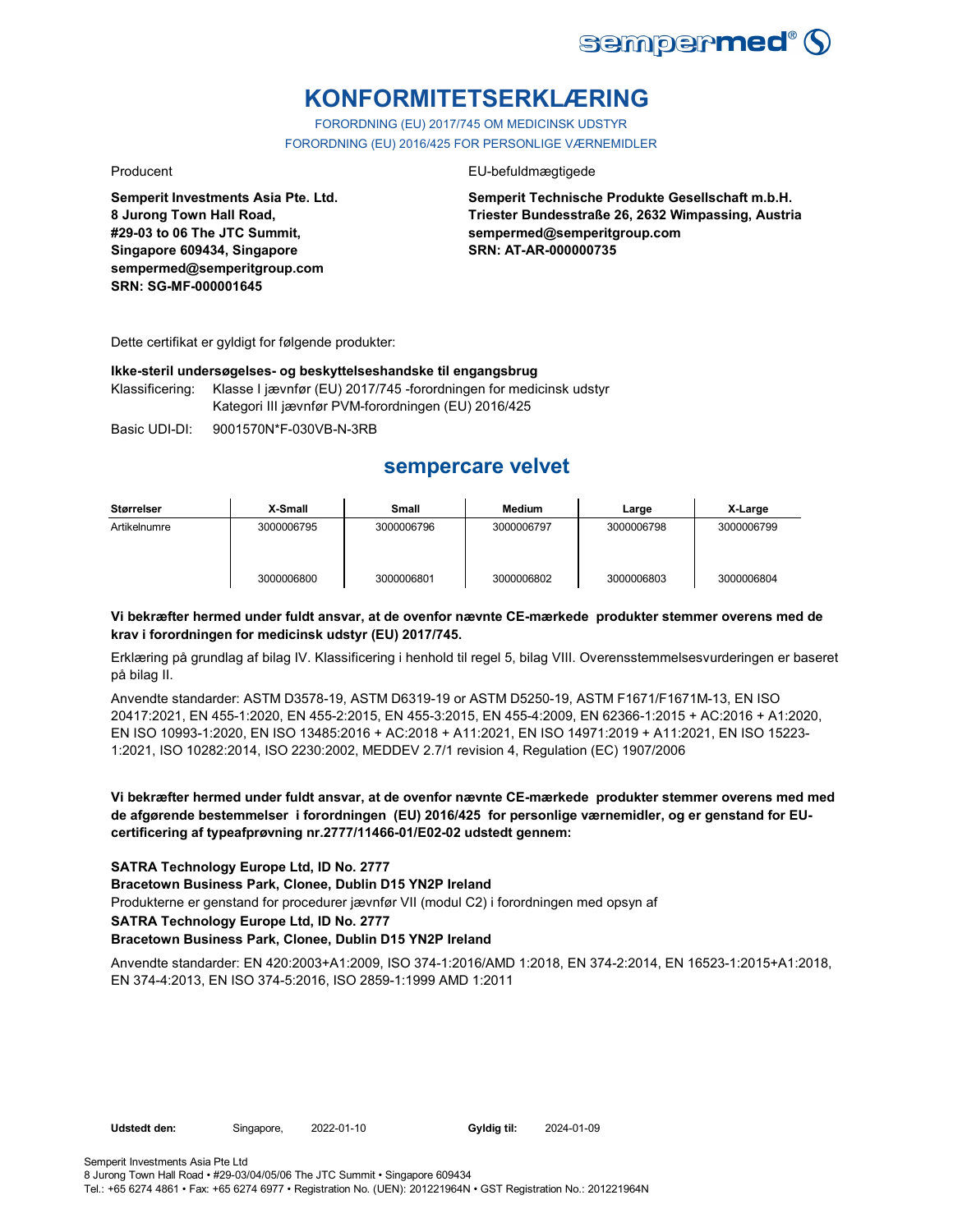

# **KONFORMITETSERKLÆRING**

FORORDNING FOR MEDISINSK UTSTYR (EU) 2017/745 FORORDNING (EU) 2016/425 OM PERSONLIG VERNEUTSTYR

**Semperit Investments Asia Pte. Ltd. 8 Jurong Town Hall Road, #29-03 to 06 The JTC Summit, Singapore 609434, Singapore sempermed@semperitgroup.com SRN: SG-MF-000001645**

#### Produsent **Autorisert representant i EU**

**Semperit Technische Produkte Gesellschaft m.b.H. Triester Bundesstraße 26, 2632 Wimpassing, Austria sempermed@semperitgroup.com SRN: AT-AR-000000735**

Dette sertifikatet er gyldig for følgende produkter:

#### **Ikke-steril undersøkelses- og beskyttelseshanske for engangsbruk**

Klassifisering: Klasse I i henhold til forordning for medisinsk utstyr (EU) 2017/745 Kategori III i henhold til PVU-forordningen (EU) nr. 2016/425

Basic UDI-DI: 9001570N\*F-030VB-N-3RB

## **sempercare velvet**

| Størrelser    | X-Small    | <b>Small</b> | <b>Medium</b> | Large      | X-Large    |
|---------------|------------|--------------|---------------|------------|------------|
| Artikkelnumre | 3000006795 | 3000006796   | 3000006797    | 3000006798 | 3000006799 |
|               | 3000006800 | 3000006801   | 3000006802    | 3000006803 | 3000006804 |

#### **Vi erklærer herved under eneansvar at det CE-merkede produktet oppfyller de kravene i Uredbet for medisinsk utstyr (EU) 2017/745.**

Erklæring basert på vedlegg IV. Klassifisering i henhold til regel nr. 5, vedlegg VIII. Samsvarsvurderingen er basert på vedlegg II.

Relevante standarder: ASTM D3578-19, ASTM D6319-19 or ASTM D5250-19, ASTM F1671/F1671M-13, EN ISO 20417:2021, EN 455-1:2020, EN 455-2:2015, EN 455-3:2015, EN 455-4:2009, EN 62366-1:2015 + AC:2016 + A1:2020, EN ISO 10993-1:2020, EN ISO 13485:2016 + AC:2018 + A11:2021, EN ISO 14971:2019 + A11:2021, EN ISO 15223- 1:2021, ISO 10282:2014, ISO 2230:2002, MEDDEV 2.7/1 revision 4, Regulation (EC) 1907/2006

**Vi erklærer herved under eneansvar at det CE-merkede produktet som er nevnt ovenfor oppfyller de relevante bestemmelsene i Forordning (EU) nr. 2016/425 om personlig verneutstyr og er gjenstand for EUtypeprøvesertifikat nr. 2777/11466-01/E02-02 utstedt av:**

**SATRA Technology Europe Ltd, ID No. 2777**

**Bracetown Business Park, Clonee, Dublin D15 YN2P Ireland**

Produktet er gjenstand for prosedyren som er beskrevet i Vedlegg VII (Modul C2) i Forordning nr. 2016/425 under tilsyn av

### **SATRA Technology Europe Ltd, ID No. 2777**

#### **Bracetown Business Park, Clonee, Dublin D15 YN2P Ireland**

Relevante standarder: EN 420:2003+A1:2009, ISO 374-1:2016/AMD 1:2018, EN 374-2:2014, EN 16523-1:2015+A1:2018, EN 374-4:2013, EN ISO 374-5:2016, ISO 2859-1:1999 AMD 1:2011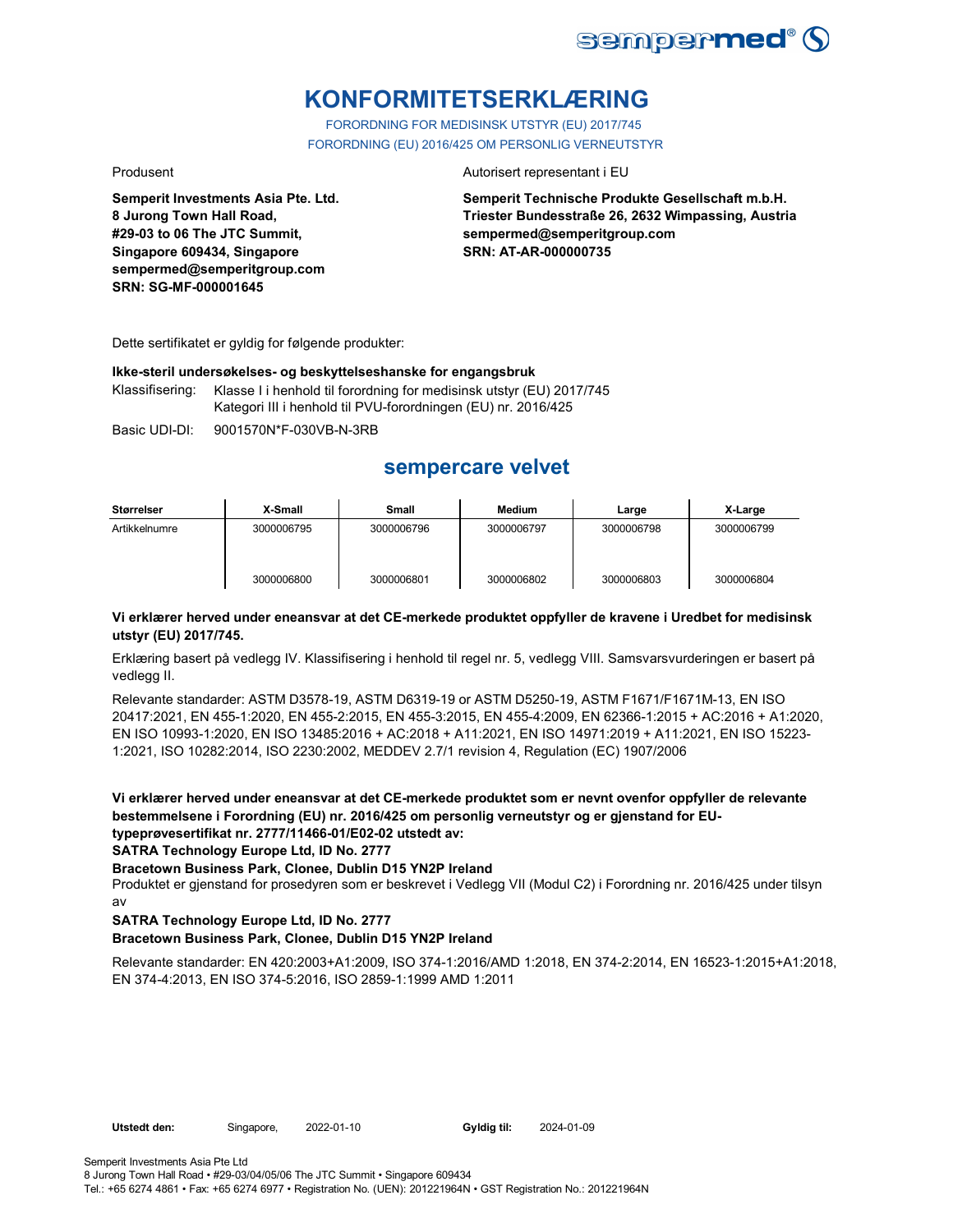

# **VAATIMUSTENMUKAISUUSVAKUUTUS**

LÄÄKINNÄLLISIÄ LAITTEITA KOSKEVA ASETUS (EU) 2017/745 HENKILÖNSUOJAIMISTA ANNETTU ASETUS (EU) 2016/425

**Semperit Investments Asia Pte. Ltd. 8 Jurong Town Hall Road, #29-03 to 06 The JTC Summit, Singapore 609434, Singapore sempermed@semperitgroup.com SRN: SG-MF-000001645**

#### Valmistaja EU:n valtuutettu edustaja

**Semperit Technische Produkte Gesellschaft m.b.H. Triester Bundesstraße 26, 2632 Wimpassing, Austria sempermed@semperitgroup.com SRN: AT-AR-000000735**

Tämä sertifikaatti koskee seuraavia tuotteita:

#### **Kertakäyttöinen ei-steriili tutkimus- ja suojakäsine**

Luokitus: Luokka I lääkinnällisiä laitteita koskevan asetuksen (EU) 2017/745 mukaisesti Luokka III henkilönsuojaimista annetun asetuksen (EU) 2016/425 mukaisesti

Basic UDI-DI: 9001570N\*F-030VB-N-3RB

## **sempercare velvet**

| Koot         | X-Small    | Small      | <b>Medium</b> | Large      | X-Large    |
|--------------|------------|------------|---------------|------------|------------|
| Tuotenumerot | 3000006795 | 3000006796 | 3000006797    | 3000006798 | 3000006799 |
|              | 3000006800 | 3000006801 | 3000006802    | 3000006803 | 3000006804 |

### **Täten vahvistamme yksinomaisella vastuullamme, että CE-merkityt tuotteet vastaavat lääkinnällisiä laitteita koskevan asetuksen (EU) 2017/745 mukaisia vaatimuksia.**

Liitteeseen IV perustuva julistus. Luokitus liitteen VIII 5 säännön mukaisesti. Vaatimustenmukaisuuden arviointi perustuu liitteeseen II.

Sovelletut standardit: ASTM D3578-19, ASTM D6319-19 or ASTM D5250-19, ASTM F1671/F1671M-13, EN ISO 20417:2021, EN 455-1:2020, EN 455-2:2015, EN 455-3:2015, EN 455-4:2009, EN 62366-1:2015 + AC:2016 + A1:2020, EN ISO 10993-1:2020, EN ISO 13485:2016 + AC:2018 + A11:2021, EN ISO 14971:2019 + A11:2021, EN ISO 15223-1:2021, ISO 10282:2014, ISO 2230:2002, MEDDEV 2.7/1 revision 4, Regulation (EC) 1907/2006

**Täten vahvistamme yksinomaisella vastuullamme, että yllä mainitut CE-merkityt tuotteet vastaavat henkilönsuojaimista annetun asetuksen (EU) 2016/425 mukaisia perustavanlaatuisia vaatimuksia ja niihin sovelletaan EU:n tyyppitarkastustodistusta nro 2777/11466-01/E02-02 laadittu :**

**SATRA Technology Europe Ltd, ID No. 2777**

**Bracetown Business Park, Clonee, Dublin D15 YN2P Ireland**

Tuotteet ovat asetuksen liitteen VII (moduuli C2) mukaisen menettelyn kohteena, valvonnan suorittaa

**SATRA Technology Europe Ltd, ID No. 2777**

### **Bracetown Business Park, Clonee, Dublin D15 YN2P Ireland**

Sovelletut standardit: EN 420:2003+A1:2009, ISO 374-1:2016/AMD 1:2018, EN 374-2:2014, EN 16523-1:2015+A1:2018, EN 374-4:2013, EN ISO 374-5:2016, ISO 2859-1:1999 AMD 1:2011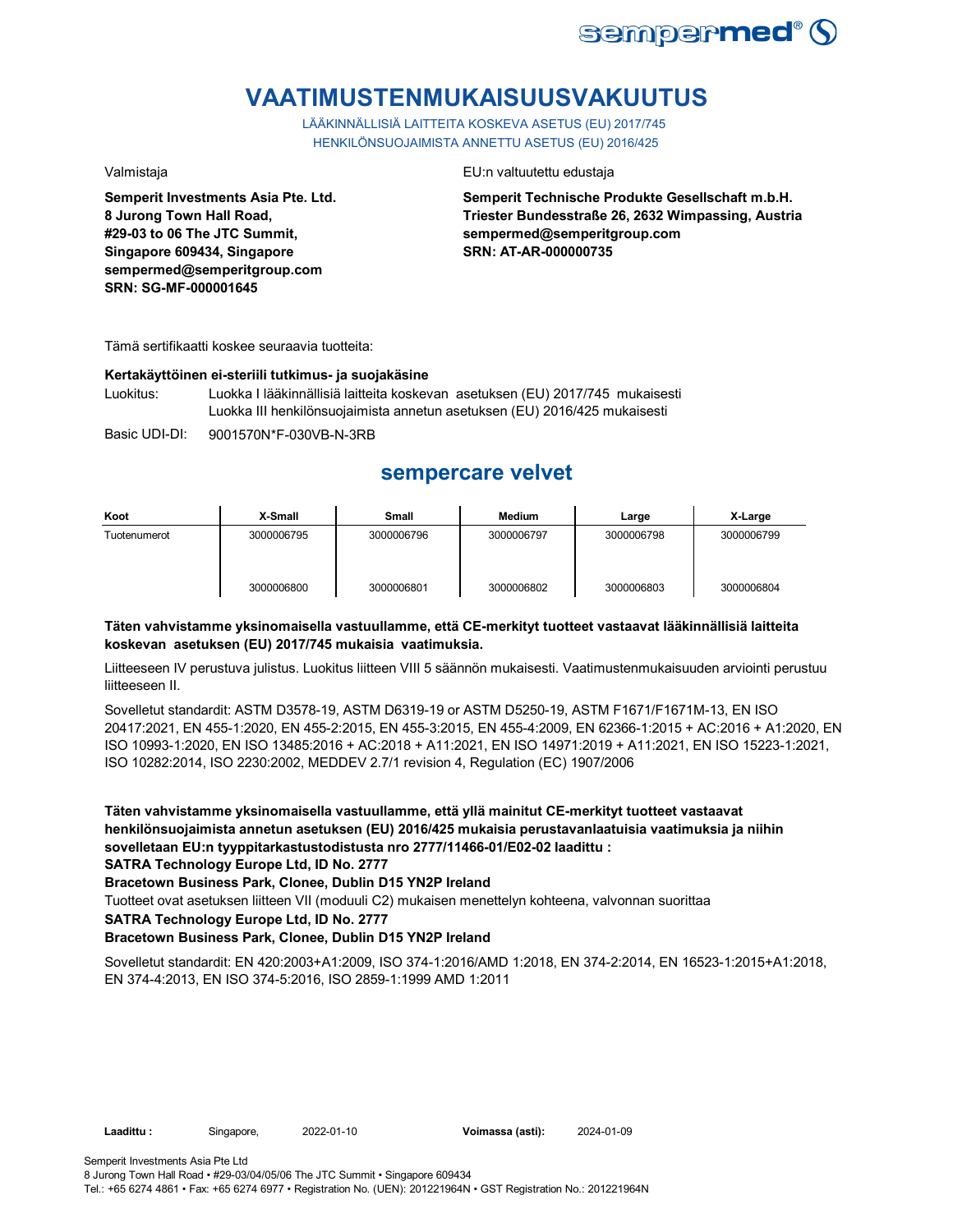

# **ATITIKTIES DEKLARACIJA**

REGLAMENTAS DĖL MEDICINOS PRIETAISŲ (ES) 2017/745 REGLAMENTAS (ES) 2016/425 DĖL ASMENINIŲ APSAUGOS PRIEMONIŲ

**Semperit Investments Asia Pte. Ltd. 8 Jurong Town Hall Road, #29-03 to 06 The JTC Summit, Singapore 609434, Singapore sempermed@semperitgroup.com SRN: SG-MF-000001645**

#### Gamintojas ES įgaliotas asmuo

**Semperit Technische Produkte Gesellschaft m.b.H. Triester Bundesstraße 26, 2632 Wimpassing, Austria sempermed@semperitgroup.com SRN: AT-AR-000000735**

Šis sertifikatas galioja toliau nurodytiems produktams:

#### **Nesterilios vienkartinio naudojimo apžiūros ir apsauginės pirštinės**

- Klasifikacija: I klasė pagal reglamentą dėl medicinos prietaisų (ES) 2017/745 III kategorija pagal reglamentą (ES) 2016/425 dėl asmeninių apsaugos priemonių
- Basic UDI-DI: 9001570N\*F-030VB-N-3RB

## **sempercare velvet**

| Dydžiai         | X-Small    | <b>Small</b> | <b>Medium</b> | Large      | X-Large    |
|-----------------|------------|--------------|---------------|------------|------------|
| Prekiu numeriai | 3000006795 | 3000006796   | 3000006797    | 3000006798 | 3000006799 |
|                 | 3000006800 | 3000006801   | 3000006802    | 3000006803 | 3000006804 |

### **Prisiimdami visą atsakomybę šiuo dokumentu patvirtiname, kad CE paženklinti produktai atitinka reglamentą dėl medicinos prietaisų (ES) 2017/745 reikalavimus.**

Deklaracija, pagrįsta IV priedu. Klasifikavimas pagal VIII priedo 5 taisyklę. Atitikties įvertinimas pagal II priedą.

Taikomi standartai: ASTM D3578-19, ASTM D6319-19 or ASTM D5250-19, ASTM F1671/F1671M-13, EN ISO 20417:2021, EN 455-1:2020, EN 455-2:2015, EN 455-3:2015, EN 455-4:2009, EN 62366-1:2015 + AC:2016 + A1:2020, EN ISO 10993-1:2020, EN ISO 13485:2016 + AC:2018 + A11:2021, EN ISO 14971:2019 + A11:2021, EN ISO 15223-1:2021, ISO 10282:2014, ISO 2230:2002, MEDDEV 2.7/1 revision 4, Regulation (EC) 1907/2006

**Prisiimdami visą atsakomybę, šiuo dokumentu patvirtiname, kad anksčiau paminėti CE paženklinti produktai atitinka svarbiausius reglamentą dėl asmeninių apsaugos priemonių (ES) 2016/425 reikalavimus ir yra ES tipo tyrimo sertifikato Nr. objektas. 2777/11466-01/E02-02 išduota :**

### **SATRA Technology Europe Ltd, ID No. 2777**

**Bracetown Business Park, Clonee, Dublin D15 YN2P Ireland**

Produktai yra metodo objektas pagal reglamentą VII priedą (modulis C2) prižiūrint

**SATRA Technology Europe Ltd, ID No. 2777**

### **Bracetown Business Park, Clonee, Dublin D15 YN2P Ireland**

Taikomi standartai: EN 420:2003+A1:2009, ISO 374-1:2016/AMD 1:2018, EN 374-2:2014, EN 16523-1:2015+A1:2018, EN 374- 4:2013, EN ISO 374-5:2016, ISO 2859-1:1999 AMD 1:2011

**Išduota :** Singapore, 2022-01-10 **Galioja iki:** 2024-01-09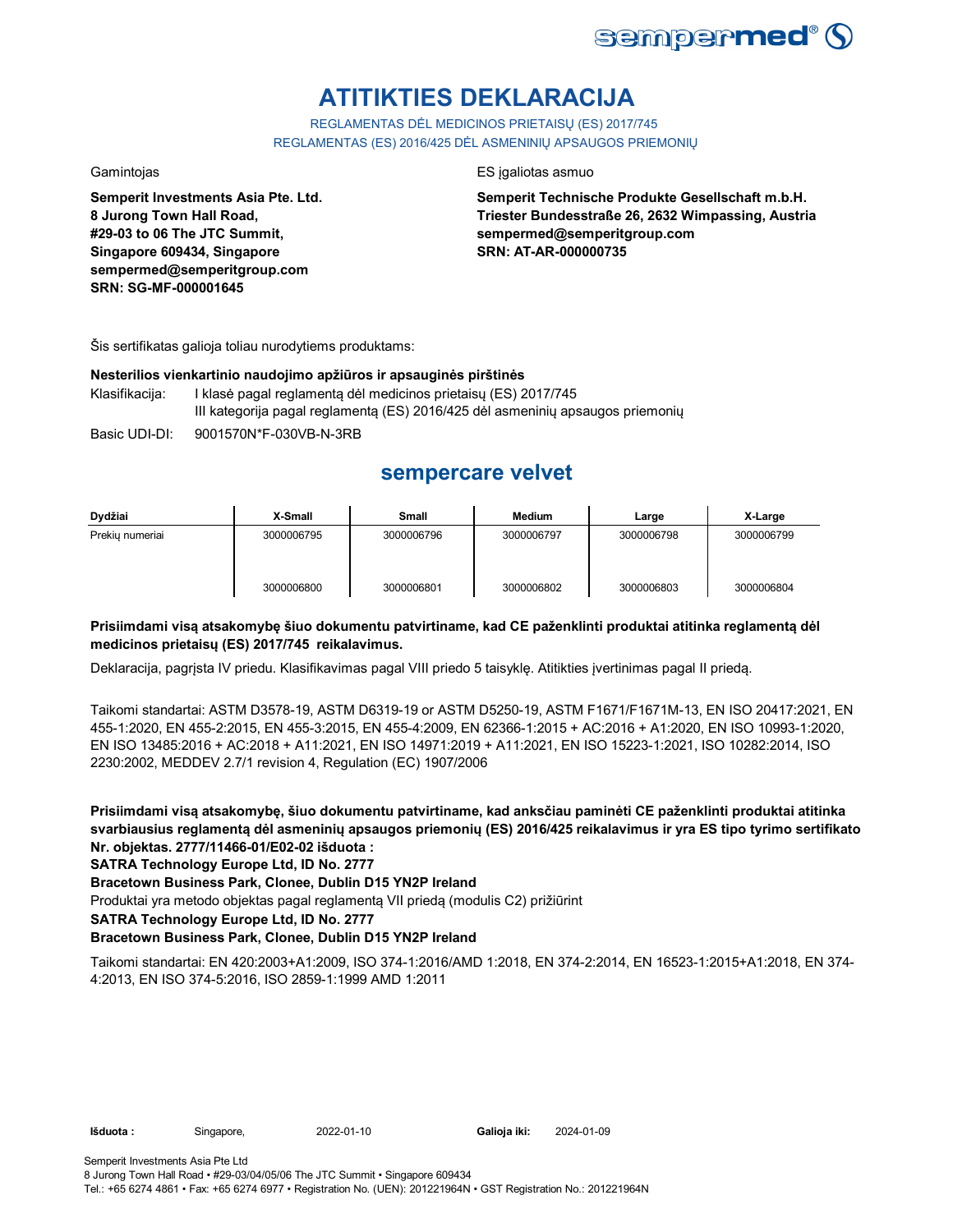

# **ATBILSTĪBAS DEKLARĀCIJA**

MEDICĪNAS IERĪČU REGULA (ES) 2017/745

REGULA (ES) 2016/425 PAR INDIVIDUĀLAJIEM AIZSARDZĪBAS LĪDZEKLIEM

Likumīgais ražotājs **Pilnvarotais pārstāvis ES** 

**Semperit Investments Asia Pte. Ltd. 8 Jurong Town Hall Road, #29-03 to 06 The JTC Summit, Singapore 609434, Singapore sempermed@semperitgroup.com SRN: SG-MF-000001645**

**Semperit Technische Produkte Gesellschaft m.b.H. Triester Bundesstraße 26, 2632 Wimpassing, Austria sempermed@semperitgroup.com SRN: AT-AR-000000735**

Šis sertifikāts ir derīgs šādam produktam:

#### **Nesterili izmeklēšanas aizsargcimdi vienreizējai lietošanai**

Klasifikācija: I klase saskaņā ar medicīnas ierīču Regulu (ES) 2017/745 III kategorija saskaņā ar IAL Regulu (ES) 2016/425

Basic UDI-DI: 9001570N\*F-030VB-N-3RB

## **sempercare velvet**

| Izmēri          | X-Small    | <b>Small</b> | Medium     | Large      | X-Large    |
|-----------------|------------|--------------|------------|------------|------------|
| Artikula numurs | 3000006795 | 3000006796   | 3000006797 | 3000006798 | 3000006799 |
|                 | 3000006800 | 3000006801   | 3000006802 | 3000006803 | 3000006804 |

### **Ar šo mēs apliecinām, ka iepriekš aprakstītais produkts ar CE marķējumu atbilst medicīnas ierīču (ES) 2017/745 regulas prasībām.**

Deklarācija, pamatojoties uz IV pielikumu. Klasifikācija saskaņā ar VIII pielikuma 5. noteikumu. Atbilstības novērtēšanas pamatā ir II pielikums.

Piemērotie standarti: ASTM D3578-19, ASTM D6319-19 or ASTM D5250-19, ASTM F1671/F1671M-13, EN ISO 20417:2021, EN 455-1:2020, EN 455-2:2015, EN 455-3:2015, EN 455-4:2009, EN 62366-1:2015 + AC:2016 + A1:2020, EN ISO 10993-1:2020, EN ISO 13485:2016 + AC:2018 + A11:2021, EN ISO 14971:2019 + A11:2021, EN ISO 15223- 1:2021, ISO 10282:2014, ISO 2230:2002, MEDDEV 2.7/1 revision 4, Regulation (EC) 1907/2006

**Ar šo mēs apliecinām, ka iepriekš aprakstītais produkts ar CE marķējumu atbilst Regulas (ES) 2016/425 par individuālajiem aizsardzības līdzekļiem piemērojamajiem noteikumiem un ir identisks individuālajiem aizsardzības līdzekļiem, uz kuriem attiecas ES tipa pārbaudes sertifikāts Nr. 2777/11466-01/E02-02 izdots :**

#### **SATRA Technology Europe Ltd, ID No. 2777**

**Bracetown Business Park, Clonee, Dublin D15 YN2P Ireland**

un uz to attiecas Regulas (ES) 2016/425 VII pielikumā (C2 modulis) noteiktā procedūra

**SATRA Technology Europe Ltd, ID No. 2777**

#### **Bracetown Business Park, Clonee, Dublin D15 YN2P Ireland**

Piemērotie standarti: EN 420:2003+A1:2009, ISO 374-1:2016/AMD 1:2018, EN 374-2:2014, EN 16523-1:2015+A1:2018, EN 374-4:2013, EN ISO 374-5:2016, ISO 2859-1:1999 AMD 1:2011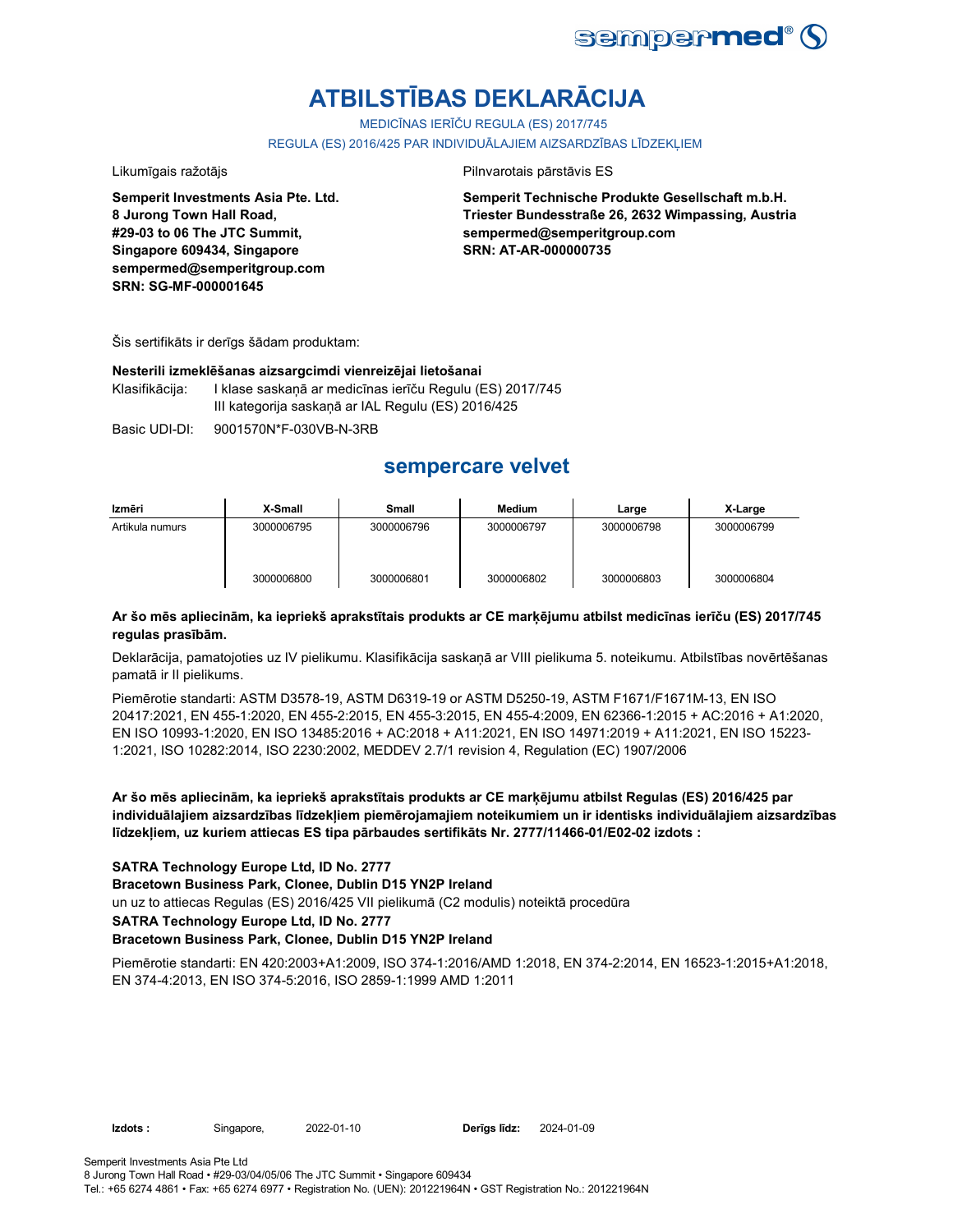

# **VASTAVUSDEKLARATSIOON**

MEDITSIINITOODETE MÄÄRUS (EL) 2017/745 ISIKUKAITSEVAHENDITE MÄÄRUS (EL) 2016/425

**Semperit Investments Asia Pte. Ltd. 8 Jurong Town Hall Road, #29-03 to 06 The JTC Summit, Singapore 609434, Singapore sempermed@semperitgroup.com SRN: SG-MF-000001645**

Tootja Volitatud esindaja EL-is

**Semperit Technische Produkte Gesellschaft m.b.H. Triester Bundesstraße 26, 2632 Wimpassing, Austria sempermed@semperitgroup.com SRN: AT-AR-000000735**

See sertifikaat kehtib järgmistele toodetele:

#### **Mittesteriilne läbivaatus- ja kaitsekinnas ühekordseks kasutuseks**

Klassifikatsioon: I klass kooskõlas meditsiinitoodete määrusega (EU) 2017/745 III kategooria kooskõlas isikukaitsevahendite määrusega (EL) 2016/425

Basic UDI-DI: 9001570N\*F-030VB-N-3RB

## **sempercare velvet**

| Suurused     | X-Small    | Small      | Medium     | Large      | X-Large    |
|--------------|------------|------------|------------|------------|------------|
| Tootenumbrid | 3000006795 | 3000006796 | 3000006797 | 3000006798 | 3000006799 |
|              | 3000006800 | 3000006801 | 3000006802 | 3000006803 | 3000006804 |

### **Kinnitame oma ainuvastutusel, et CE-märgisega tooted on kooskõlas meditsiinitoodete määruse (EU) 2017/745 nõuetega.**

Deklaratsioon põhineb IV lisal. Klassifikatsioon kooskõlas VIII lisa 5. reegliga. Vastavushindamine põhineb II lisal.

Kohaldatud normid: ASTM D3578-19, ASTM D6319-19 or ASTM D5250-19, ASTM F1671/F1671M-13, EN ISO 20417:2021, EN 455-1:2020, EN 455-2:2015, EN 455-3:2015, EN 455-4:2009, EN 62366-1:2015 + AC:2016 + A1:2020, EN ISO 10993- 1:2020, EN ISO 13485:2016 + AC:2018 + A11:2021, EN ISO 14971:2019 + A11:2021, EN ISO 15223-1:2021, ISO 10282:2014, ISO 2230:2002, MEDDEV 2.7/1 revision 4, Regulation (EC) 1907/2006

**Kinnitame oma ainuvastutusel, et eespool nimetatud CE-märgistusega tooted on kooskõlas isikukaitsevahendite määruse (EL) 2016/425 põhisätetega ning on identsed isikukaitsevahenditega, mille kohta on välja antud EÜ tüübihindamistõend nr2777/11466-01/E02-02 välja :**

#### **SATRA Technology Europe Ltd, ID No. 2777**

**Bracetown Business Park, Clonee, Dublin D15 YN2P Ireland**

Toodetele kohaldub määruse VII lisa (moodul C2) menetlus, mille üle teostab järelevalvet

**SATRA Technology Europe Ltd, ID No. 2777**

#### **Bracetown Business Park, Clonee, Dublin D15 YN2P Ireland**

Kohaldatud normid: EN 420:2003+A1:2009, ISO 374-1:2016/AMD 1:2018, EN 374-2:2014, EN 16523-1:2015+A1:2018, EN 374-4:2013, EN ISO 374-5:2016, ISO 2859-1:1999 AMD 1:2011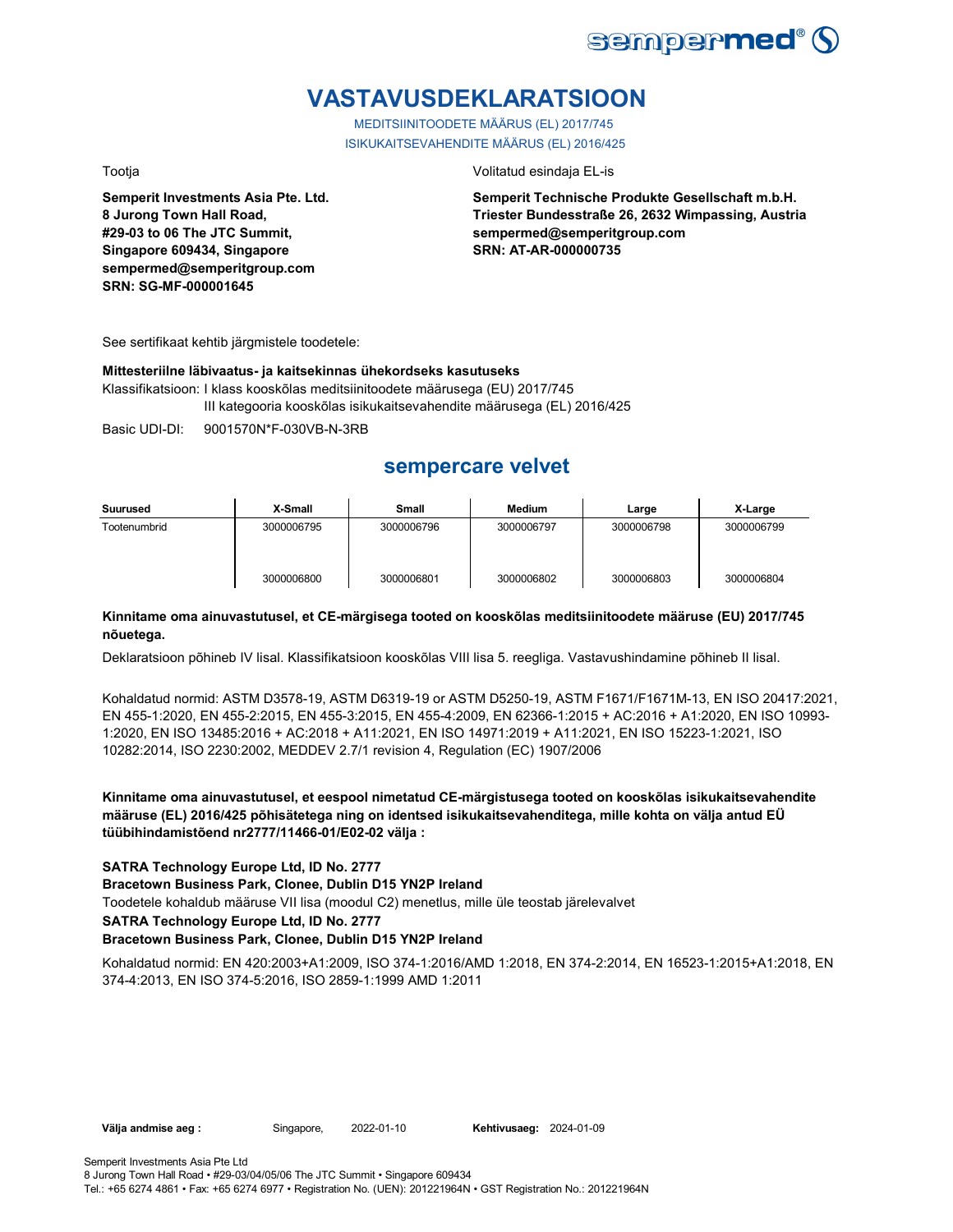

# **PROHLÁŠENÍ O SHODĚ**

NAŘÍZENÍ O ZDRAVOTNICKÝCH PROSTŘEDCÍCH (EU) 2017/745 NAŘÍZENÍ (EU) 2016/425 PRO OSOBNÍ OCHRANNÉ PROSTŘEDKY

**Semperit Investments Asia Pte. Ltd. 8 Jurong Town Hall Road, #29-03 to 06 The JTC Summit, Singapore 609434, Singapore sempermed@semperitgroup.com SRN: SG-MF-000001645**

Výrobce EU zplnomocněný zástupce

**Semperit Technische Produkte Gesellschaft m.b.H. Triester Bundesstraße 26, 2632 Wimpassing, Austria sempermed@semperitgroup.com SRN: AT-AR-000000735**

Tento certifikát je platný pro následující produkty:

#### **Nesterilní vyšetřovací a ochranné rukavice pro jednorázové použití**

Klasifikace Třída I podle nařízení o zdravotnických prostředcích (EU) 2017/745 Kategorie III podle nařízení o OOP (EU) 2016/425

Basic UDI-DI: 9001570N\*F-030VB-N-3RB

## **sempercare velvet**

| Velikosti      | X-Small    | Small      | <b>Medium</b> | Large      | X-Large    |
|----------------|------------|------------|---------------|------------|------------|
| Číslo produktu | 3000006795 | 3000006796 | 3000006797    | 3000006798 | 3000006799 |
|                | 3000006800 | 3000006801 | 3000006802    | 3000006803 | 3000006804 |

### **Tímto potvrzujeme s výlučnou odpovědností, že produkty označené CE souhlasí se požadavky nařízení o zdravotnických prostředcích (EU) 2017/745.**

Prohlášení na základě přílohy IV. Klasifikace podle pravidla 5 přílohy VIII. Posouzení shody je založeno na příloze II.

Použité normy: ASTM D3578-19, ASTM D6319-19 or ASTM D5250-19, ASTM F1671/F1671M-13, EN ISO 20417:2021, EN 455-1:2020, EN 455-2:2015, EN 455-3:2015, EN 455-4:2009, EN 62366-1:2015 + AC:2016 + A1:2020, EN ISO 10993- 1:2020, EN ISO 13485:2016 + AC:2018 + A11:2021, EN ISO 14971:2019 + A11:2021, EN ISO 15223-1:2021, ISO 10282:2014, ISO 2230:2002, MEDDEV 2.7/1 revision 4, Regulation (EC) 1907/2006

**Tímto potvrzujeme s výlučnou odpovědností, že výše uvedené produkty označené jako CE souhlasí s příslušnými ustanoveními nařízení (EU) 2016/425 pro Osobní ochranné prostředky a jsou předmětem přezkoušení EU č.2777/11466-01/E02-02 vystaveno :**

**SATRA Technology Europe Ltd, ID No. 2777**

**Bracetown Business Park, Clonee, Dublin D15 YN2P Ireland**

Produkty jsou předmětem procesu podle dodatku VII (moduly, C2) nařízení pod dohledem

**SATRA Technology Europe Ltd, ID No. 2777**

### **Bracetown Business Park, Clonee, Dublin D15 YN2P Ireland**

Použité normy: EN 420:2003+A1:2009, ISO 374-1:2016/AMD 1:2018, EN 374-2:2014, EN 16523-1:2015+A1:2018, EN 374- 4:2013, EN ISO 374-5:2016, ISO 2859-1:1999 AMD 1:2011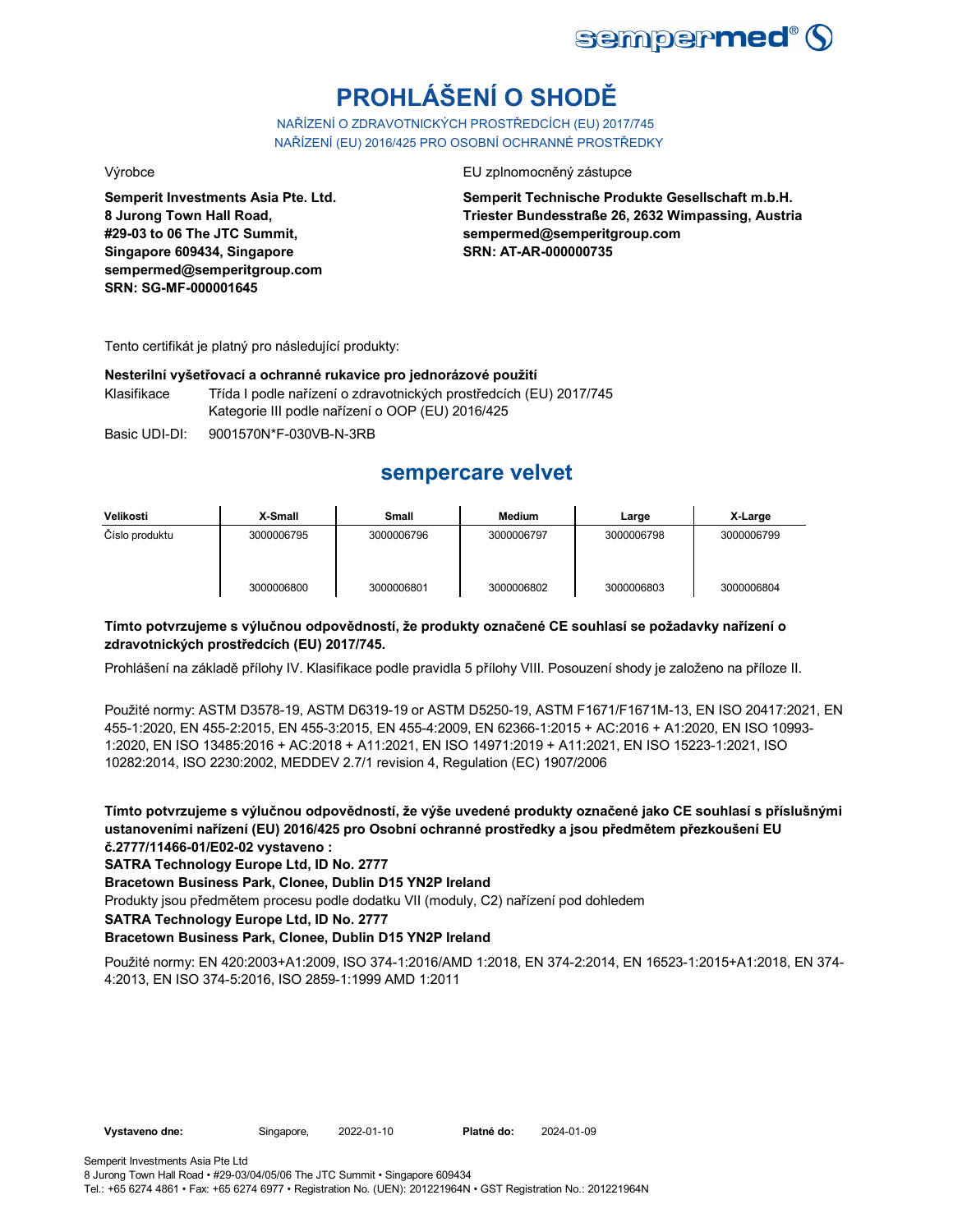

# **VYHLÁSENIE O ZHODE**

NARIADENIE (EU) 2017/745 O ZDRAVOTNÍCKYCH POMÔCKACH NARIADENIE (EÚ) 2016/425 O OSOBNÝCH OCHRANNÝCH PROSTRIEDKOCH

**Semperit Investments Asia Pte. Ltd. 8 Jurong Town Hall Road, #29-03 to 06 The JTC Summit, Singapore 609434, Singapore sempermed@semperitgroup.com SRN: SG-MF-000001645**

#### Výrobca Splnomocnenec pre EÚ

**Semperit Technische Produkte Gesellschaft m.b.H. Triester Bundesstraße 26, 2632 Wimpassing, Austria sempermed@semperitgroup.com SRN: AT-AR-000000735**

Tento certifikát je platný pre nasledujúce body:

#### **Nesterilné vyšetrovacie a ochranné rukavice na jedno použitie**

Klasifikácia: Trieda I podľa Nariadenia (EU) 2017/745 o zdravotníckych pomôckach Kategória III podľa Nariadenia o osobných ochranných pomôckach (EU) 2016/425

Basic UDI-DI: 9001570N\*F-030VB-N-3RB

## **sempercare velvet**

| Veľkosti      | X-Small    | Small      | Medium     | Large      | X-Large    |
|---------------|------------|------------|------------|------------|------------|
| Výrobné čísla | 3000006795 | 3000006796 | 3000006797 | 3000006798 | 3000006799 |
|               | 3000006800 | 3000006801 | 3000006802 | 3000006803 | 3000006804 |

### **Týmto vo svojej výhradnej zodpovednosti potvrdzujeme, že výrobky označené symbolom CE sú v súlade so požiadavkami Nariadenia (EU) 2017/745 o zdravotníckych pomôckach.**

Vyhlásenie na základe prílohy IV. Klasifikácia podľa pravidla 5 prílohy VIII. Posudzovanie zhody je založené na prílohe II.

Súvisiace normy: ASTM D3578-19, ASTM D6319-19 or ASTM D5250-19, ASTM F1671/F1671M-13, EN ISO 20417:2021, EN 455-1:2020, EN 455-2:2015, EN 455-3:2015, EN 455-4:2009, EN 62366-1:2015 + AC:2016 + A1:2020, EN ISO 10993- 1:2020, EN ISO 13485:2016 + AC:2018 + A11:2021, EN ISO 14971:2019 + A11:2021, EN ISO 15223-1:2021, ISO 10282:2014, ISO 2230:2002, MEDDEV 2.7/1 revision 4, Regulation (EC) 1907/2006

**Týmto vo svojej výhradnej zodpovednosti potvrdzujeme, že výrobky označené symbolom CE sú v súlade so smerodajnými ustanoveniami Nariadenia (EÚ) 2016/425 o osobných ochranných prostriedkoch a sú predmetom EU - Osvedčenia o typovej skúške č. 2777/11466-01/E02-02 vyhotovené :**

#### **SATRA Technology Europe Ltd, ID No. 2777**

**Bracetown Business Park, Clonee, Dublin D15 YN2P Ireland**

Výrobky sú predmetom konania podľa dodatku VII (moduly C2) Nariadenia pod dohľadom

#### **SATRA Technology Europe Ltd, ID No. 2777**

#### **Bracetown Business Park, Clonee, Dublin D15 YN2P Ireland**

Súvisiace normy: EN 420:2003+A1:2009, ISO 374-1:2016/AMD 1:2018, EN 374-2:2014, EN 16523-1:2015+A1:2018, EN 374-4:2013, EN ISO 374-5:2016, ISO 2859-1:1999 AMD 1:2011

**Vyhotovené dňa:** Singapore, 2022-01-10 **Platné do:** 2024-01-09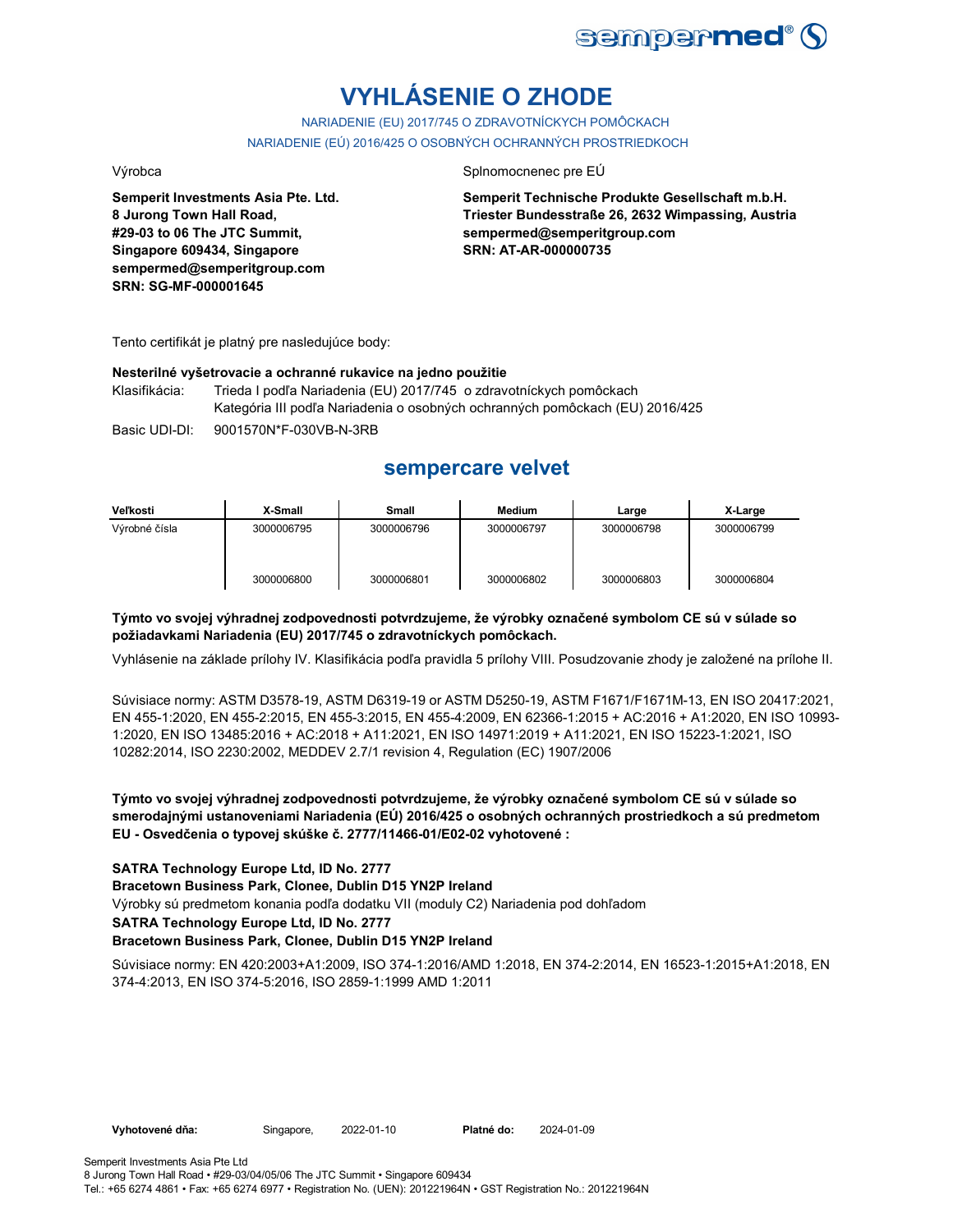

# **MEGFELELŐSÉGI NYILATKOZAT**

ORVOSTECHNIKAI ESZKÖZÖKRŐL SZÓLÓ (EU) 2017/745 RENDELET EGYÉNI VÉDŐESZKÖZÖKRŐL SZÓLÓ (EU) 2016/425 RENDELET

**Semperit Investments Asia Pte. Ltd. 8 Jurong Town Hall Road, #29-03 to 06 The JTC Summit, Singapore 609434, Singapore sempermed@semperitgroup.com SRN: SG-MF-000001645**

### Gyártó EU-meghatalmazott

**Semperit Technische Produkte Gesellschaft m.b.H. Triester Bundesstraße 26, 2632 Wimpassing, Austria sempermed@semperitgroup.com SRN: AT-AR-000000735**

Ez a tanúsítvány a következő termékekre érvényes:

#### **Egyszer használatos, nem steril vizsgálati- és védőkesztyű**

Osztályozás: I. osztály az orvostechnikai eszközökről szóló (EU) 2017/745 rendelet szerint III. kategória az egyéni védőeszközökről szóló (EU) 2016/425 rendelet szerint

Basic UDI-DI: 9001570N\*F-030VB-N-3RB

## **sempercare velvet**

| Méretek    | X-Small    | Small      | <b>Medium</b> | Large      | X-Large    |
|------------|------------|------------|---------------|------------|------------|
| Cikkszámok | 3000006795 | 3000006796 | 3000006797    | 3000006798 | 3000006799 |
|            | 3000006800 | 3000006801 | 3000006802    | 3000006803 | 3000006804 |

### **Ezennel kizárólagos felelősségünk mellett kijelentjük, hogy a CE jelzésű termékek eszközökről szóló (EU) 2017/745 rendelet alapvető előírásainak.**

Con la presente, dichiariamo sotto la nostra esclusiva responsabilità che il prodotto con marchio CE sopra descritto soddisfa i requisiti del regolamento sui dispositivi medici (UE) 2017/745 .

Alkalmazott szabványok: ASTM D3578-19, ASTM D6319-19 or ASTM D5250-19, ASTM F1671/F1671M-13, EN ISO 20417:2021, EN 455-1:2020, EN 455-2:2015, EN 455-3:2015, EN 455-4:2009, EN 62366-1:2015 + AC:2016 + A1:2020, EN ISO 10993-1:2020, EN ISO 13485:2016 + AC:2018 + A11:2021, EN ISO 14971:2019 + A11:2021, EN ISO 15223- 1:2021, ISO 10282:2014, ISO 2230:2002, MEDDEV 2.7/1 revision 4, Regulation (EC) 1907/2006

**Ezennel kizárólagos felelősségünk mellett kijelentjük, hogy a fent említett CE jelzésű termékek megfelelnek az egyéni védőeszközökre irányuló 2016/425/EU rendelet vonatkozó előírásainak és vonatkozik rájuk a megfelelő számú EU-típusvizsgálati tanúsítvány 2777/11466-01/E02-02 kelt : SATRA Technology Europe Ltd, ID No. 2777**

**Bracetown Business Park, Clonee, Dublin D15 YN2P Ireland**

**SATRA Technology Europe Ltd, ID No. 2777** A termékekre vonatkozik a rendelet VII. melléklete (C2 modul) szerinti eljárás a következő személy felügyelete mellett:

### **Bracetown Business Park, Clonee, Dublin D15 YN2P Ireland**

Alkalmazott szabványok: EN 420:2003+A1:2009, ISO 374-1:2016/AMD 1:2018, EN 374-2:2014, EN 16523- 1:2015+A1:2018, EN 374-4:2013, EN ISO 374-5:2016, ISO 2859-1:1999 AMD 1:2011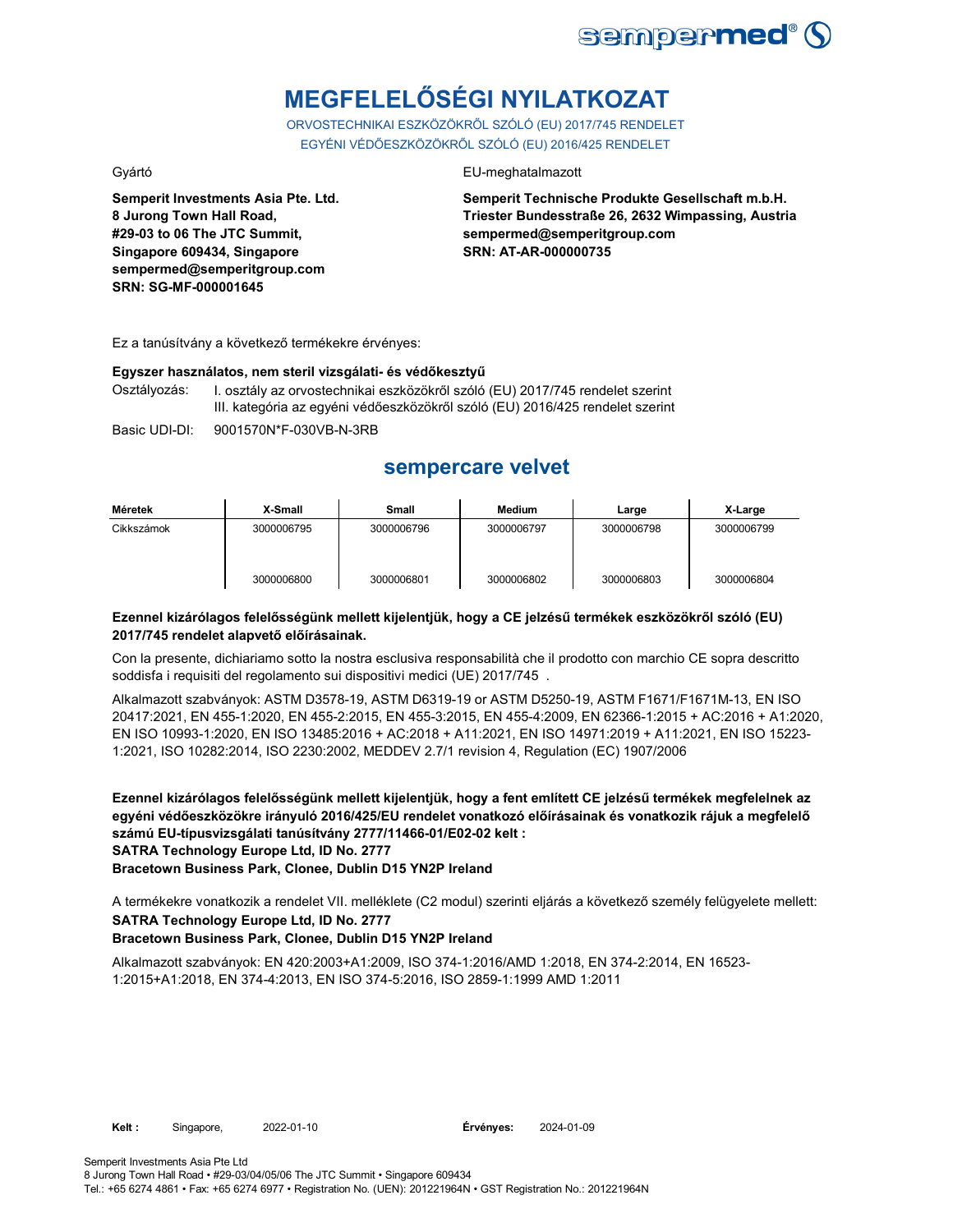

# **IZJAVA O SKLADNOSTI**

UREDBA O MEDICINSKIH PRIPOMOČKIH (EU) 2017/745/EGS UREDBA (EU) 2016/425 ZA OSEBNO VAROVALNO OPREMO

**Semperit Investments Asia Pte. Ltd. 8 Jurong Town Hall Road, #29-03 to 06 The JTC Summit, Singapore 609434, Singapore sempermed@semperitgroup.com SRN: SG-MF-000001645**

#### Proizvajalec Pooblaščen zastopnik EU

**Semperit Technische Produkte Gesellschaft m.b.H. Triester Bundesstraße 26, 2632 Wimpassing, Austria sempermed@semperitgroup.com SRN: AT-AR-000000735**

To potrdilo velja za naslednje izdelke:

#### **Nesterilne zaščitne rokavice in rokavice za preglede za enkratno uporabo**

Klasifikacija: Razred I v skladu z Uredbo o medicinskih pripomočkih (EU) 2017/745/EGS Kategorija III v skladu z Uredbo OVO (EU) 2016/425

Basic UDI-DI: 9001570N\*F-030VB-N-3RB

## **sempercare velvet**

| Velikosti         | X-Small    | Small      | <b>Medium</b> | Large      | X-Large    |
|-------------------|------------|------------|---------------|------------|------------|
| Številke izdelkov | 3000006795 | 3000006796 | 3000006797    | 3000006798 | 3000006799 |
|                   | 3000006800 | 3000006801 | 3000006802    | 3000006803 | 3000006804 |

#### **S to izključno odgovornostjo izjavljamo, da so izdelki z oznako CE v skladu z zahtevami Uredbe za medicinske pripomočke (EU) 2017/745.**

Izjava na podlagi Priloge IV. Razvrstitev v skladu s Prilogo VIII k Pravilniku 5. Ocenjevanje skladnosti temelji na Prilogi II.

Uporabljeni standardi: ASTM D3578-19, ASTM D6319-19 or ASTM D5250-19, ASTM F1671/F1671M-13, EN ISO 20417:2021, EN 455-1:2020, EN 455-2:2015, EN 455-3:2015, EN 455-4:2009, EN 62366-1:2015 + AC:2016 + A1:2020, EN ISO 10993-1:2020, EN ISO 13485:2016 + AC:2018 + A11:2021, EN ISO 14971:2019 + A11:2021, EN ISO 15223- 1:2021, ISO 10282:2014, ISO 2230:2002, MEDDEV 2.7/1 revision 4, Regulation (EC) 1907/2006

**S to izključno odgovornostjo izjavljamo, da so zgoraj navedeni izdelki z oznako CE v skladu z bistvenimi zahtevami Uredbe (EU) 2016/425 za osebno varovalno opremo in so predmet certifikata ES o pregledu tipa št. 2777/11466-01/E02-02 izdano :**

**SATRA Technology Europe Ltd, ID No. 2777**

**Bracetown Business Park, Clonee, Dublin D15 YN2P Ireland**

Izdelki so predmet postopka v skladu s Prilogo VII (modul C2) uredbe pod nadzorom

**SATRA Technology Europe Ltd, ID No. 2777**

#### **Bracetown Business Park, Clonee, Dublin D15 YN2P Ireland**

Uporabljeni standardi: EN 420:2003+A1:2009, ISO 374-1:2016/AMD 1:2018, EN 374-2:2014, EN 16523-1:2015+A1:2018, EN 374-4:2013, EN ISO 374-5:2016, ISO 2859-1:1999 AMD 1:2011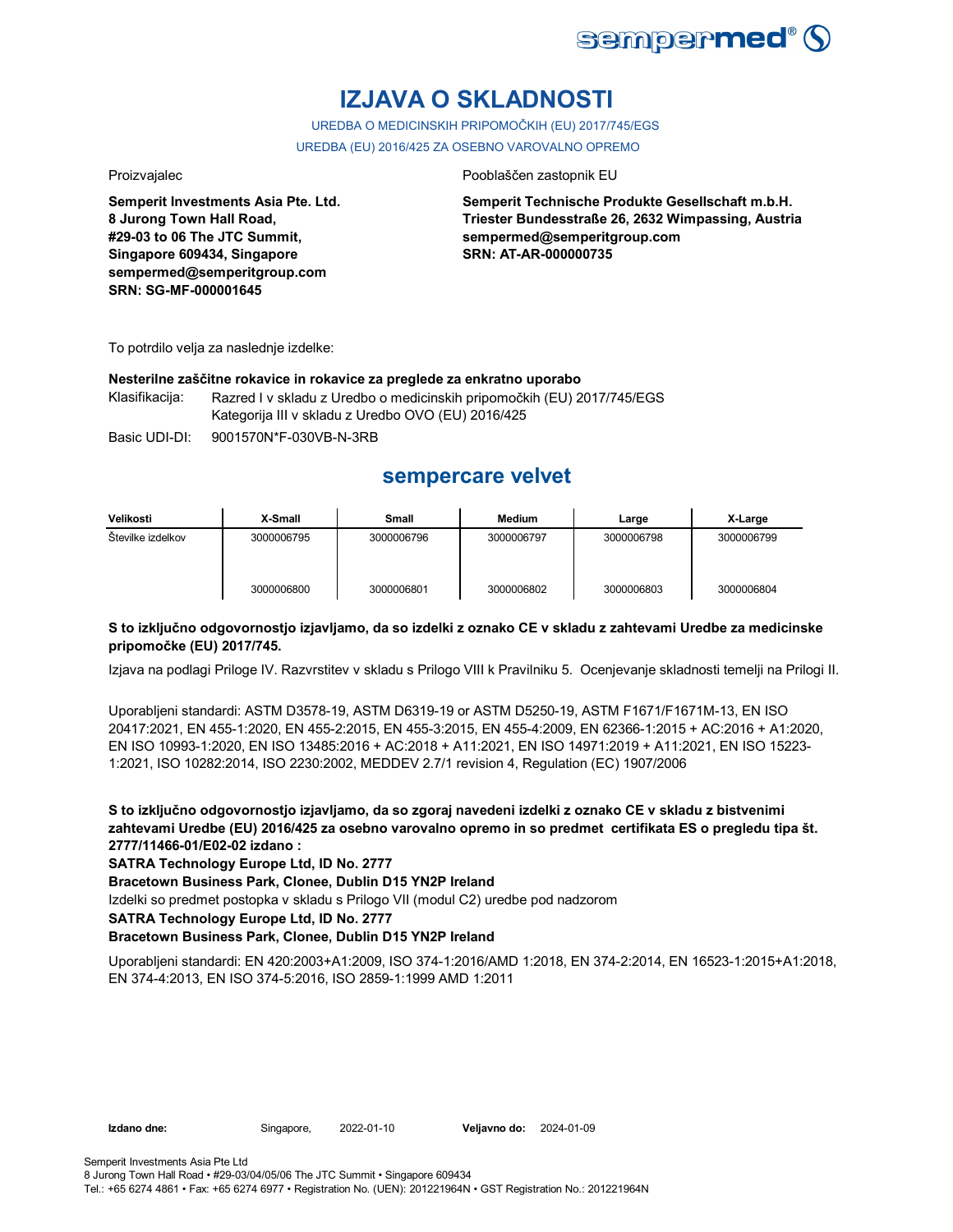

# **IZJAVA O SUKLADNOSTI**

UREDBA O MEDICINSKIM PROIZVODIMA (EU) 2017/745 UREDBA (EU) 2016/425 O OSOBNOJ ZAŠTITNOJ OPREMI

Proizvođač Ovlašteni predstavnik u EU

**Semperit Investments Asia Pte. Ltd. 8 Jurong Town Hall Road, #29-03 to 06 The JTC Summit, Singapore 609434, Singapore sempermed@semperitgroup.com SRN: SG-MF-000001645**

**Semperit Technische Produkte Gesellschaft m.b.H. Triester Bundesstraße 26, 2632 Wimpassing, Austria sempermed@semperitgroup.com SRN: AT-AR-000000735**

Ovaj certifikat vrijedi za sljedeće proizvode:

#### **Nesterilne zaštitne rukavice za pregled za jednokratnu uporabu**

Klasifikacija: Klasa I. prema Direktivi o medicinskim proizvodima (EU) 2017/745 Kategorija III. prema Uredbi o osobnoj zaštitnoj opremi (EU) 2016/425

Basic UDI-DI: 9001570N\*F-030VB-N-3RB

## **sempercare velvet**

| Veličine    | X-Small    | Small      | <b>Medium</b> | Large      | X-Large    |
|-------------|------------|------------|---------------|------------|------------|
| Br. artikla | 3000006795 | 3000006796 | 3000006797    | 3000006798 | 3000006799 |
|             | 3000006800 | 3000006801 | 3000006802    | 3000006803 | 3000006804 |

### **Ovim putem izjavljujemo pod punom odgovornošću da su proizvodi s CE oznakom sukladni s zahtjevima Uredbe o medicinskim proizvodima (EU) 2017/745.**

Izjava se temelji na Prilogu IV. Klasifikacija prema pravilu 5, Prilog VIII. Ocjenjivanje sukladnosti prema Prilogu II.

Primijenjene norme: ASTM D3578-19, ASTM D6319-19 or ASTM D5250-19, ASTM F1671/F1671M-13, EN ISO 20417:2021, EN 455-1:2020, EN 455-2:2015, EN 455-3:2015, EN 455-4:2009, EN 62366-1:2015 + AC:2016 + A1:2020, EN ISO 10993-1:2020, EN ISO 13485:2016 + AC:2018 + A11:2021, EN ISO 14971:2019 + A11:2021, EN ISO 15223-1:2021, ISO 10282:2014, ISO 2230:2002, MEDDEV 2.7/1 revision 4, Regulation (EC) 1907/2006

**Ovim putem izjavljujemo pod punom odgovornošću da su prethodno navedeni proizvodi s CE oznakom sukladni s mjerodavnim odredbama Uredbe (EU) 2016/425 o osobnoj zaštitnoj opremi i da su predmet EU certifikata o ispitivanju tipa br.2777/11466-01/E02-02 izdano :**

**SATRA Technology Europe Ltd, ID No. 2777**

**Bracetown Business Park, Clonee, Dublin D15 YN2P Ireland**

Proizvodi podliježu postupku iz Dodatka VII. (modul C2) Uredbe pod nadzorom

**SATRA Technology Europe Ltd, ID No. 2777**

### **Bracetown Business Park, Clonee, Dublin D15 YN2P Ireland**

Primijenjene norme: EN 420:2003+A1:2009, ISO 374-1:2016/AMD 1:2018, EN 374-2:2014, EN 16523-1:2015+A1:2018, EN 374-4:2013, EN ISO 374-5:2016, ISO 2859-1:1999 AMD 1:2011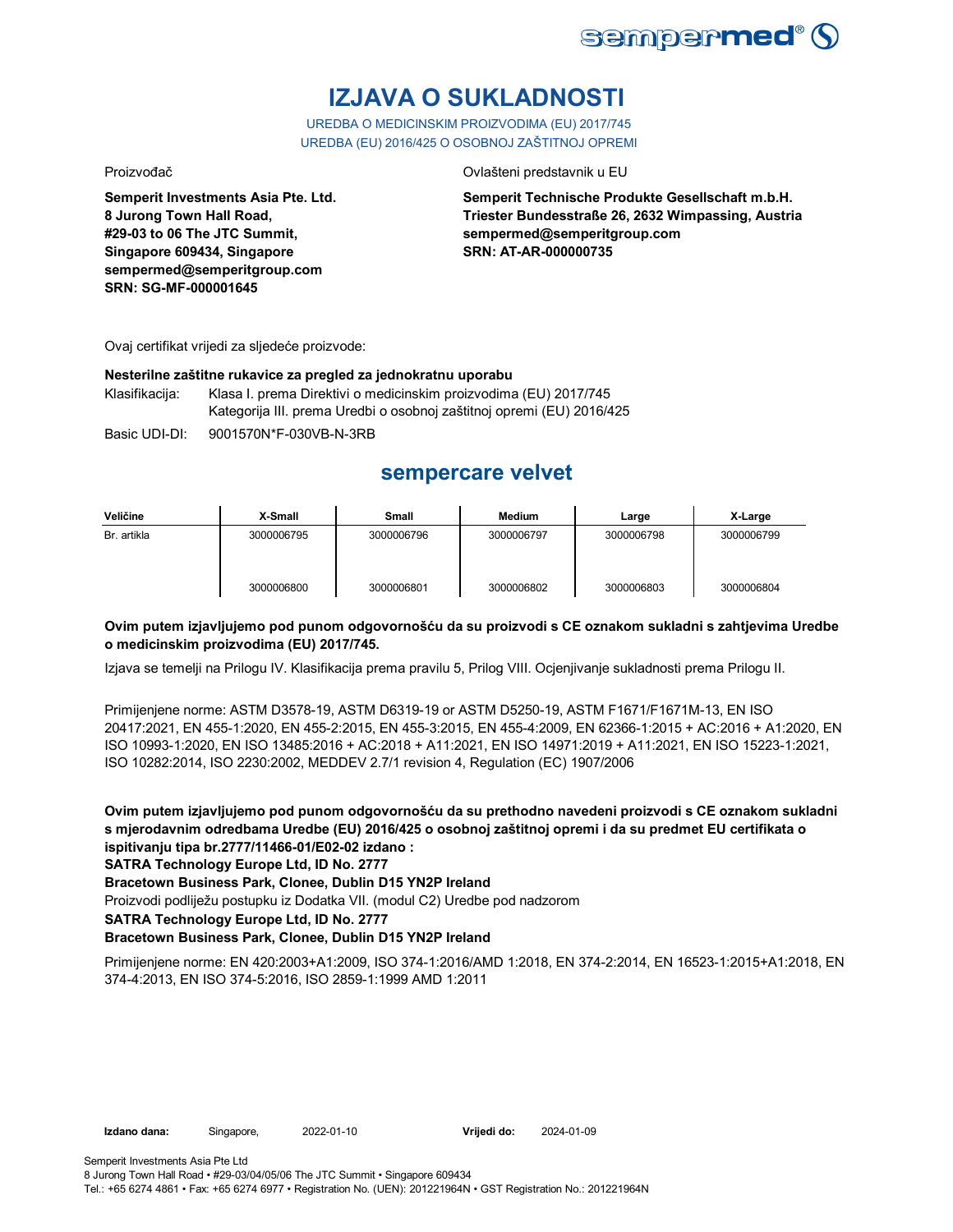

# **DEKLARACJA ZGODNOŚCI**

ROZPORZĄDZENIE W SPRAWIE WYROBÓW MEDYCZNYCH (UE) 2017/745 ROZPORZĄDZENIE W SPRAWIE ŚRODKÓW OCHRONY INDYWIDUALNEJ (UE) 2016/425

**Semperit Investments Asia Pte. Ltd. 8 Jurong Town Hall Road, #29-03 to 06 The JTC Summit, Singapore 609434, Singapore sempermed@semperitgroup.com SRN: SG-MF-000001645**

#### Producent **Autoryzowany przedstawiciel w UE**

**Semperit Technische Produkte Gesellschaft m.b.H. Triester Bundesstraße 26, 2632 Wimpassing, Austria sempermed@semperitgroup.com SRN: AT-AR-000000735**

Niniejszy certyfikat obowiązuje w odniesieniu do następującego produktu:

#### **Niesterylne rękawice medyczne i ochronne jednorazowego użytku**

Klasyfikacja: Klasa I zgodnie z rozporządzeniem (UE) 2017/745 w sprawie wyrobów medycznych Kategoria III zgodnie z rozporządzeniem (UE) 2016/425 w sprawie środków ochrony indywidualnej

Basic UDI-DI: 9001570N\*F-030VB-N-3RB

## **sempercare velvet**

| Rozmiary         | X-Small    | Small      | Medium     | Large      | X-Large    |
|------------------|------------|------------|------------|------------|------------|
| Numery artykułów | 3000006795 | 3000006796 | 3000006797 | 3000006798 | 3000006799 |
|                  | 3000006800 | 3000006801 | 3000006802 | 3000006803 | 3000006804 |

#### **Niniejszym oświadczamy, na naszą wyłączną odpowiedzialność, że opisany powyżej produkt z oznakowaniem CE jest zgodny z wymogami rozporządzenia w sprawie wyrobów medycznych (UE) 2017/745.**

Deklaracja na podstawie załącznika IV. Klasyfikacja jest zgodna z zasadą 5, załącznik VIII. Ocenę zgodności przeprowadza się na podstawie załącznika II.

Zastosowane normy: ASTM D3578-19, ASTM D6319-19 or ASTM D5250-19, ASTM F1671/F1671M-13, EN ISO 20417:2021, EN 455-1:2020, EN 455-2:2015, EN 455-3:2015, EN 455-4:2009, EN 62366-1:2015 + AC:2016 + A1:2020, EN ISO 10993-1:2020, EN ISO 13485:2016 + AC:2018 + A11:2021, EN ISO 14971:2019 + A11:2021, EN ISO 15223- 1:2021, ISO 10282:2014, ISO 2230:2002, MEDDEV 2.7/1 revision 4, Regulation (EC) 1907/2006

**Na własną odpowiedzialność oświadczamy niniejszym, że opisany powyżej produkt z oznakowaniem CE jest zgodny z obowiązującymi przepisami rozporządzenia (UE) 2016/425 w sprawie środków ochrony indywidualnej i jest identyczny ze środkami ochrony indywidualnej, których dotyczy certyfikat badania typu UE nr 2777/11466- 01/E02-02 data przez:**

**SATRA Technology Europe Ltd, ID No. 2777**

**Bracetown Business Park, Clonee, Dublin D15 YN2P Ireland**

Produkty podlegają procedurze określonej w załączniku VII (moduł C2) rozporządzenia pod nadzorem

**SATRA Technology Europe Ltd, ID No. 2777**

#### **Bracetown Business Park, Clonee, Dublin D15 YN2P Ireland**

Zastosowane normy: EN 420:2003+A1:2009, ISO 374-1:2016/AMD 1:2018, EN 374-2:2014, EN 16523-1:2015+A1:2018, EN 374-4:2013, EN ISO 374-5:2016, ISO 2859-1:1999 AMD 1:2011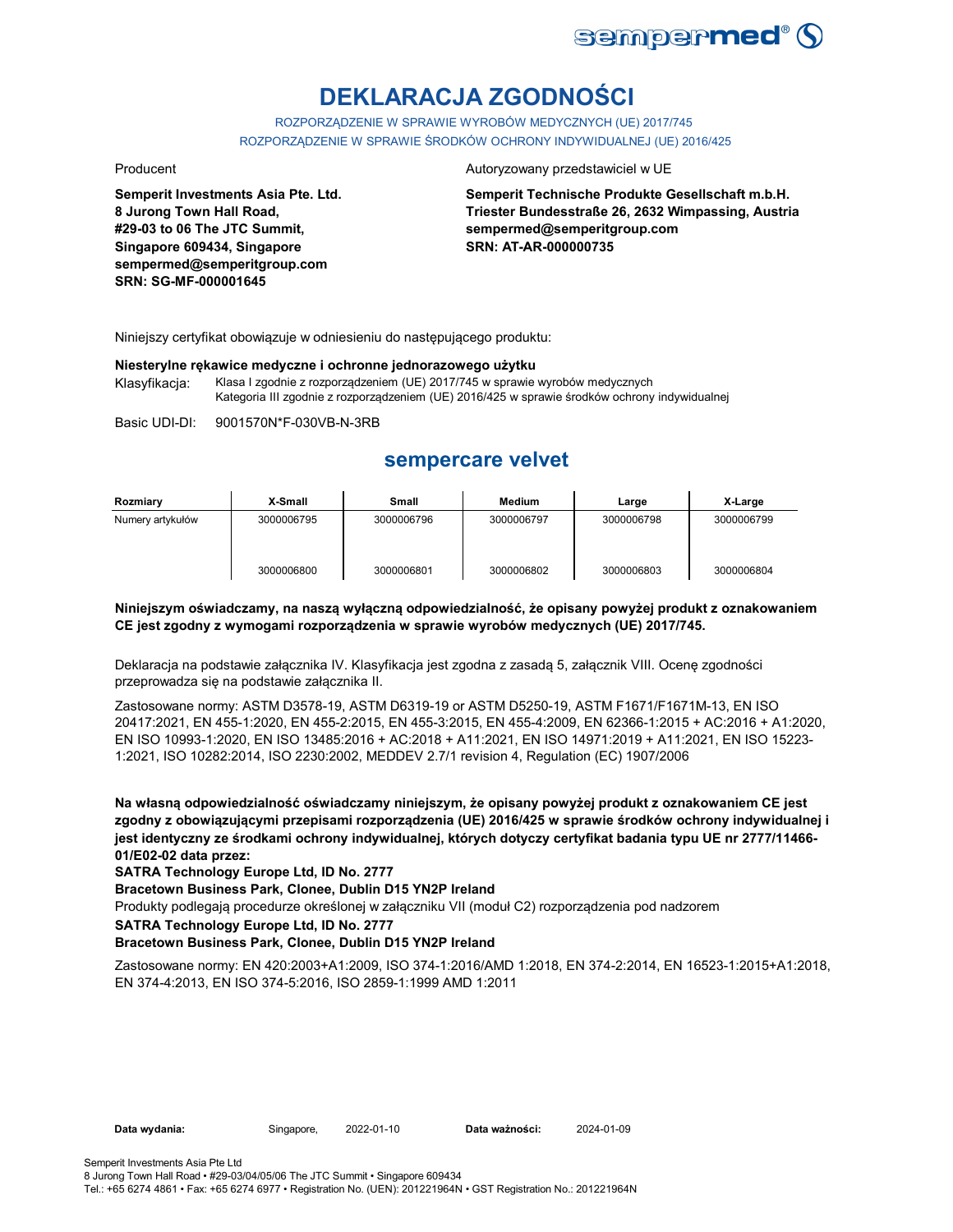

# **DECLARAȚIE DE CONFORMITATE**

REGULAMENTULUI PRIVIND PRODUSELE MEDICALE (EU) 2017/745 REGULAMENTULUI (EU) 2016/425 PENTRU ECHIPAMENTUL PERSONAL DE PROTECȚIE

**Semperit Investments Asia Pte. Ltd. 8 Jurong Town Hall Road, #29-03 to 06 The JTC Summit, Singapore 609434, Singapore sempermed@semperitgroup.com SRN: SG-MF-000001645**

Producător **Producător** Persoană împuternicită EU

**Semperit Technische Produkte Gesellschaft m.b.H. Triester Bundesstraße 26, 2632 Wimpassing, Austria sempermed@semperitgroup.com SRN: AT-AR-000000735**

Acest certificat este valabil pentru următoarele produse:

### **Mânușă de consult și de protecție nesterilă de unică folosință**

clasificare: Clasa I conform règlementi privind produsele medicale (EU) 2017/745 Categoria III conform ordonanței EPP (EU) 2016/425

Basic UDI-DI: 9001570N\*F-030VB-N-3RB

## **sempercare velvet**

| mărimi               | X-Small    | <b>Small</b> | <b>Medium</b> | Large      | X-Large    |
|----------------------|------------|--------------|---------------|------------|------------|
| Numerele de articole | 3000006795 | 3000006796   | 3000006797    | 3000006798 | 3000006799 |
|                      | 3000006800 | 3000006801   | 3000006802    | 3000006803 | 3000006804 |

### **Prin prezenta confirmăm preluând toată responsabilitatea că produsele marcate CE corespund cerințelor din Regulamentului privind produsele medicale (EU) 2017/745 .**

Declarație bazată pe anexa IV. Clasificare în conformitate cu regula 5, anexa VIII. Evaluarea conformității se bazează pe anexa II.

Normele aplicate: ASTM D3578-19, ASTM D6319-19 or ASTM D5250-19, ASTM F1671/F1671M-13, EN ISO 20417:2021, EN 455-1:2020, EN 455-2:2015, EN 455-3:2015, EN 455-4:2009, EN 62366-1:2015 + AC:2016 + A1:2020, EN ISO 10993-1:2020, EN ISO 13485:2016 + AC:2018 + A11:2021, EN ISO 14971:2019 + A11:2021, EN ISO 15223-1:2021, ISO 10282:2014, ISO 2230:2002, MEDDEV 2.7/1 revision 4, Regulation (EC) 1907/2006

**Prin prezenta confirmăm preluând toată responsabilitatea că produsele marcate CE indicate mai sus corespund cerințelor de bază (EU) 2016/425 pentru echipamente personale de protecție și acestea sunt obiectul certificării de tip CE nr. 2777/11466-01/E02-02 eliberat prin:**

**SATRA Technology Europe Ltd, ID No. 2777**

**Bracetown Business Park, Clonee, Dublin D15 YN2P Ireland**

Produsele sunt obiectul procedurii conform anexei VII (modulul C2) sub supravegherea

**SATRA Technology Europe Ltd, ID No. 2777**

### **Bracetown Business Park, Clonee, Dublin D15 YN2P Ireland**

Normele aplicate: EN 420:2003+A1:2009, ISO 374-1:2016/AMD 1:2018, EN 374-2:2014, EN 16523-1:2015+A1:2018, EN 374- 4:2013, EN ISO 374-5:2016, ISO 2859-1:1999 AMD 1:2011

**Eliberat la data de:** Singapore, 2022-01-10 **Valabil până în:** 2024-01-09

Tel.: +65 6274 4861 • Fax: +65 6274 6977 • Registration No. (UEN): 201221964N • GST Registration No.: 201221964N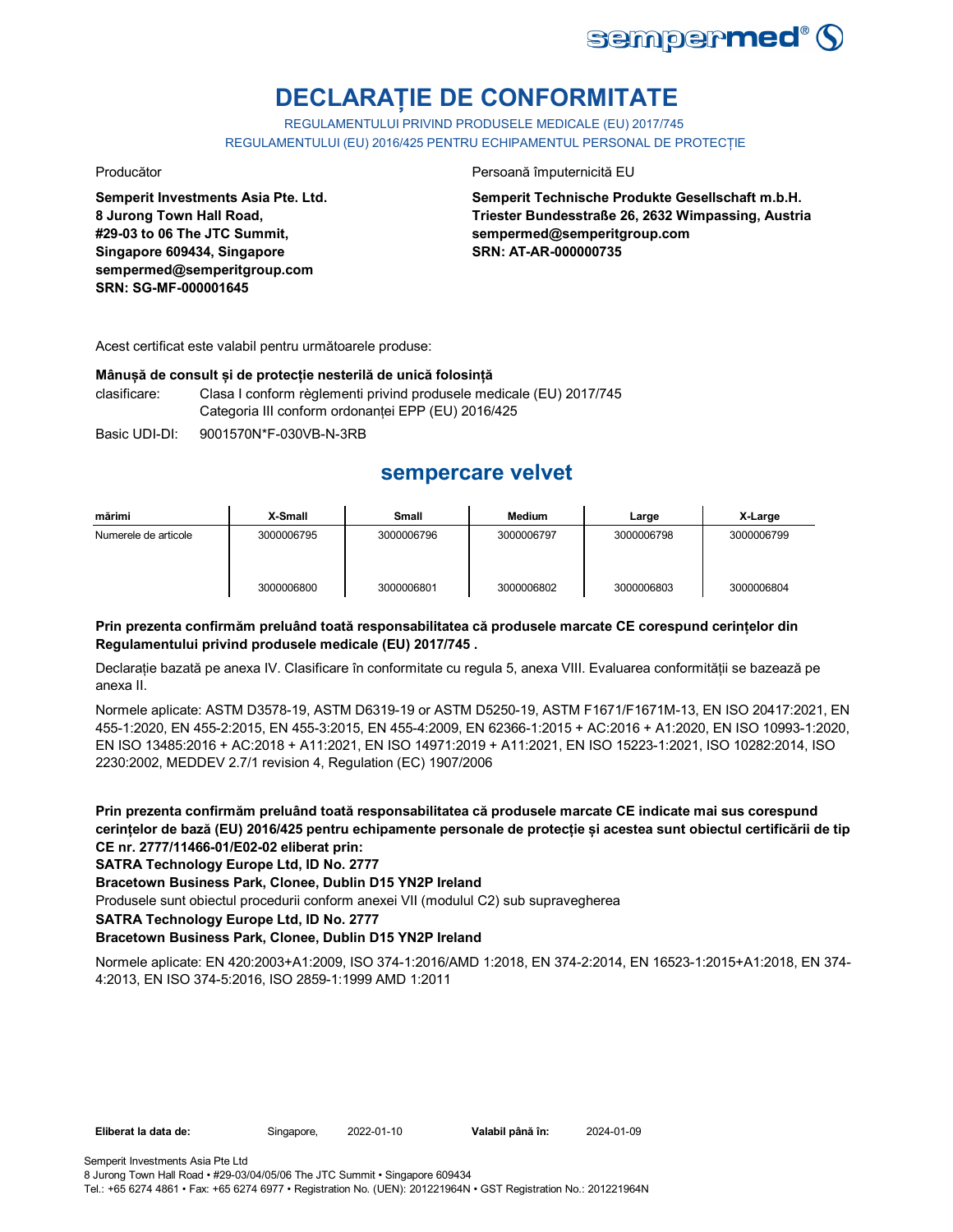

# **ΔΗΛΩΣΗ ΣΥΜΜΟΡΦΩΣΗΣ**

ΚΑΝΟΝΙΣΜΟΣ (EE) 2017/745 ΠΕΡΙ ΙΑΤΡΟΤΕΧΝΟΛΟΓΙΚΩΝ ΠΡΟΪΟΝΤΩΝ ΚΑΝΟΝΙΣΜΟΣ (ΕΕ) 2016/425 ΠΕΡΙ ΜΕΣΩΝ ΑΤΟΜΙΚΗΣ ΠΡΟΣΤΑΣΙΑΣ

**Semperit Investments Asia Pte. Ltd. 8 Jurong Town Hall Road, #29-03 to 06 The JTC Summit, Singapore 609434, Singapore sempermed@semperitgroup.com SRN: SG-MF-000001645**

#### Κατασκευαστής Εξουσιοδοτημένος αντιπρόσωπος στην ΕΕ

**Semperit Technische Produkte Gesellschaft m.b.H. Triester Bundesstraße 26, 2632 Wimpassing, Austria sempermed@semperitgroup.com SRN: AT-AR-000000735**

Το παρόν πιστοποιητικό ισχύει για τα ακόλουθα προϊόντα:

#### **Μη αποστειρωμένο γάντι εξέτασης και προστατευτικό γάντι μιας χρήσης**

Ταξινόμηση: Κατηγορία I σύμφωνα με την Κανονισμό (EU) 2017/745 περί ιατροτεχνολογικών προϊόντων Κατηγορία II σύμφωνα με τον Κανονισμό (ΕΕ) 2016/425 περί ΜΑΠ

Basic UDI-DI: 9001570N\*F-030VB-N-3RB

## **sempercare velvet**

| Μενέθη            | X-Small    | Small      | <b>Medium</b> | Large      | X-Large    |
|-------------------|------------|------------|---------------|------------|------------|
| Αριθμοί προϊόντος | 3000006795 | 3000006796 | 3000006797    | 3000006798 | 3000006799 |
|                   | 3000006800 | 3000006801 | 3000006802    | 3000006803 | 3000006804 |

#### **Δια του παρόντος βεβαιώνουμε υπεύθυνα ότι τα προϊόντα με σήμανση CE ικανοποιούν τις απαιτήσεις της Κανονισμός (EU) 2017/745 περί ιατροτεχνολογικών προϊόντων.**

Δήλωση με βάση το παράρτημα IV. Ταξινόμηση σύμφωνα με τον κανόνα 5, παράρτημα VIII. Η αξιολόγηση της συμμόρφωσης βασίζεται στο παράρτημα II.

Εφαρμοζόμενα πρότυπα: ASTM D3578-19, ASTM D6319-19 or ASTM D5250-19, ASTM F1671/F1671M-13, EN ISO 20417:2021, EN 455-1:2020, EN 455-2:2015, EN 455-3:2015, EN 455-4:2009, EN 62366-1:2015 + AC:2016 + A1:2020, EN ISO 10993-1:2020, EN ISO 13485:2016 + AC:2018 + A11:2021, EN ISO 14971:2019 + A11:2021, EN ISO 15223- 1:2021, ISO 10282:2014, ISO 2230:2002, MEDDEV 2.7/1 revision 4, Regulation (EC) 1907/2006

**Δια του παρόντος βεβαιώνουμε υπεύθυνα ότι τα ανωτέρω προϊόντα με σήμανση CE ικανοποιούν τις εφαρμοστέες διατάξεις του Κανονισμού (ΕΕ) 2016/425 περί μέσων ατομικής προστασίας και αποτελούν αντικείμενο του πιστοποιητικού εξέτασης τύπου ΕΕ με αρ. 2777/11466-01/E02-02 εκδόθηκε :**

### **SATRA Technology Europe Ltd, ID No. 2777**

#### **Bracetown Business Park, Clonee, Dublin D15 YN2P Ireland**

Τα προϊόντα αποτελούν αντικείμενο της μεθόδου που ορίζεται στο Παράρτημα VII (ενότητα C2) του Κανονισμού υπό την επιτήρηση

#### **SATRA Technology Europe Ltd, ID No. 2777**

#### **Bracetown Business Park, Clonee, Dublin D15 YN2P Ireland**

Εφαρμοζόμενα πρότυπα: EN 420:2003+A1:2009, ISO 374-1:2016/AMD 1:2018, EN 374-2:2014, EN 16523- 1:2015+A1:2018, EN 374-4:2013, EN ISO 374-5:2016, ISO 2859-1:1999 AMD 1:2011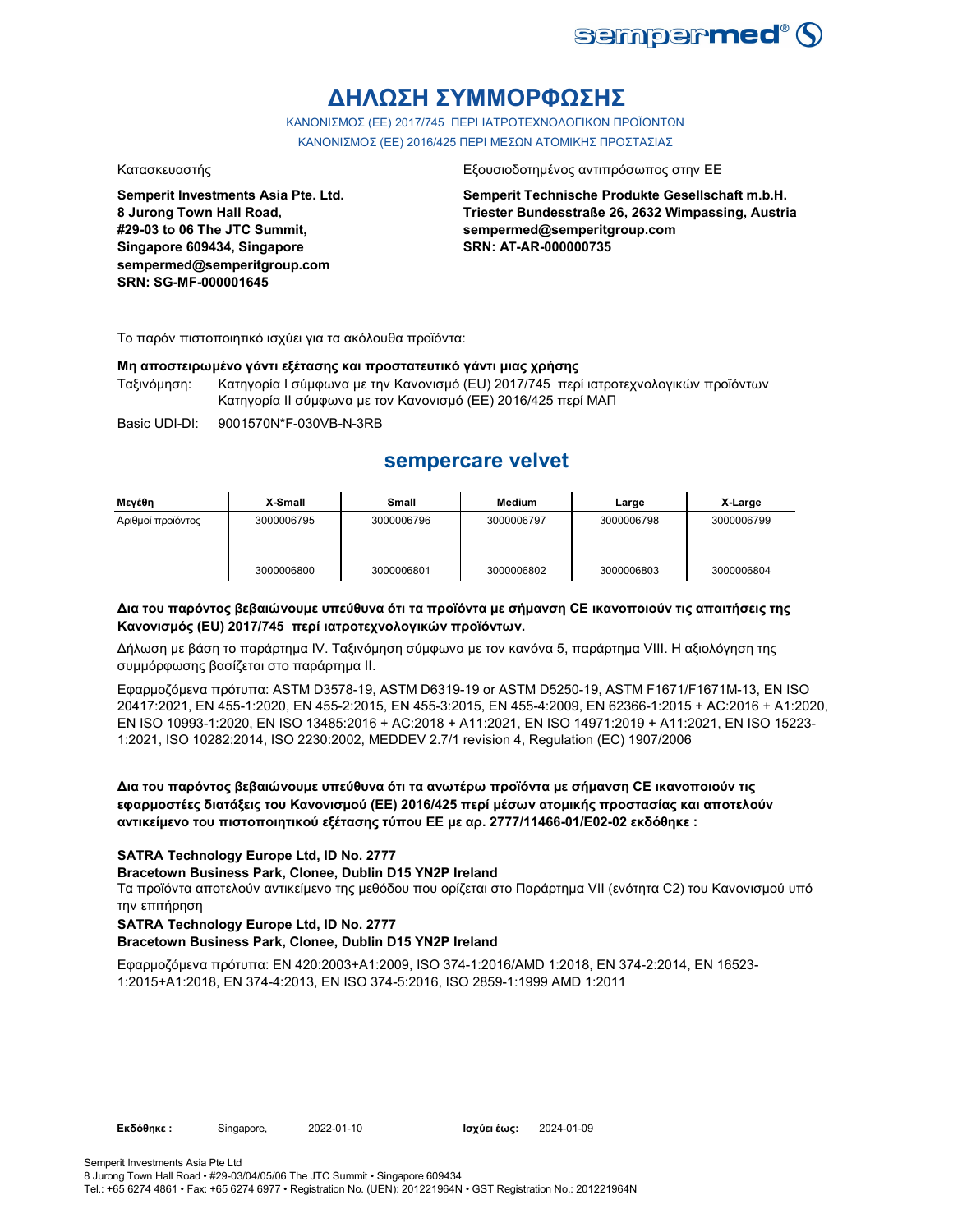

# **ДЕКЛАРАЦИЯ ЗА СЪВМЕСТИМОСТ НА**

РЕГЛАМЕНТ ЗА МЕДИЦИНСКИТЕ ПРОДУКТИ (EU) 2017/745 РЕГЛАМЕНТ (EU) 2016/425 ЗА ЛИЧНИТЕ ПРЕДПАЗНИ СРЕДСТВА

**Semperit Investments Asia Pte. Ltd. 8 Jurong Town Hall Road, #29-03 to 06 The JTC Summit, Singapore 609434, Singapore sempermed@semperitgroup.com SRN: SG-MF-000001645**

Производител Упълномощен представител в ЕС

**Semperit Technische Produkte Gesellschaft m.b.H. Triester Bundesstraße 26, 2632 Wimpassing, Austria sempermed@semperitgroup.com SRN: AT-AR-000000735**

Настоящият сертификат важи за следните продукти:

**Нестерилна ръкавица за преглед и предпазна ръкавици за еднократна употреба**

Класификация: Клас I съгл. Регламент за медицинските продукти (EU) 2017/745 Категория III съгл. Регламент за ЛПС (EU) 2016/425

Basic UDI-DI: 9001570N\*F-030VB-N-3RB

## **sempercare velvet**

| Размери              | X-Small    | <b>Small</b> | <b>Medium</b> | Large      | X-Large    |
|----------------------|------------|--------------|---------------|------------|------------|
| Номера на артикулите | 3000006795 | 3000006796   | 3000006797    | 3000006798 | 3000006799 |
|                      | 3000006800 | 3000006801   | 3000006802    | 3000006803 | 3000006804 |

#### **С настоящето потвърждаваме при самостоятелна отговорност, че продуктите с маркировка СЕ съответстват на изисквания от Регламент за медицинските продукти (EU) 2017/745.**

Декларация въз основа на приложение IV. Класификация съгласно правило 5, приложение VIII. Оценката на съответствието се основава на приложение II.

Приложими норми: ASTM D3578-19, ASTM D6319-19 or ASTM D5250-19, ASTM F1671/F1671M-13, EN ISO 20417:2021, EN 455-1:2020, EN 455-2:2015, EN 455-3:2015, EN 455-4:2009, EN 62366-1:2015 + AC:2016 + A1:2020, EN ISO 10993- 1:2020, EN ISO 13485:2016 + AC:2018 + A11:2021, EN ISO 14971:2019 + A11:2021, EN ISO 15223-1:2021, ISO 10282:2014, ISO 2230:2002, MEDDEV 2.7/1 revision 4, Regulation (EC) 1907/2006

### **С настоящето потвърждаваме при самостоятелна отговорност, че горепосочените продукти с маркировка СЕ съответстват на съществените разпоредби на Регламент (EU) 2016/425 за личните предпазни средства и са предмет на сертификата на ЕС за изследване на типа Nr. 2777/11466-01/E02-02 издадено чрез:**

#### **SATRA Technology Europe Ltd, ID No. 2777**

**Bracetown Business Park, Clonee, Dublin D15 YN2P Ireland**

Продуктите са предмет на процедурата съгл. Анекс VII (Модул С2) от Регламента под надзора на

### **SATRA Technology Europe Ltd, ID No. 2777**

#### **Bracetown Business Park, Clonee, Dublin D15 YN2P Ireland**

Приложими норми: EN 420:2003+A1:2009, ISO 374-1:2016/AMD 1:2018, EN 374-2:2014, EN 16523-1:2015+A1:2018, EN 374-4:2013, EN ISO 374-5:2016, ISO 2859-1:1999 AMD 1:2011

**Издадено на:** Singapore, 2022-01-10 **Важи до:** 2024-01-09